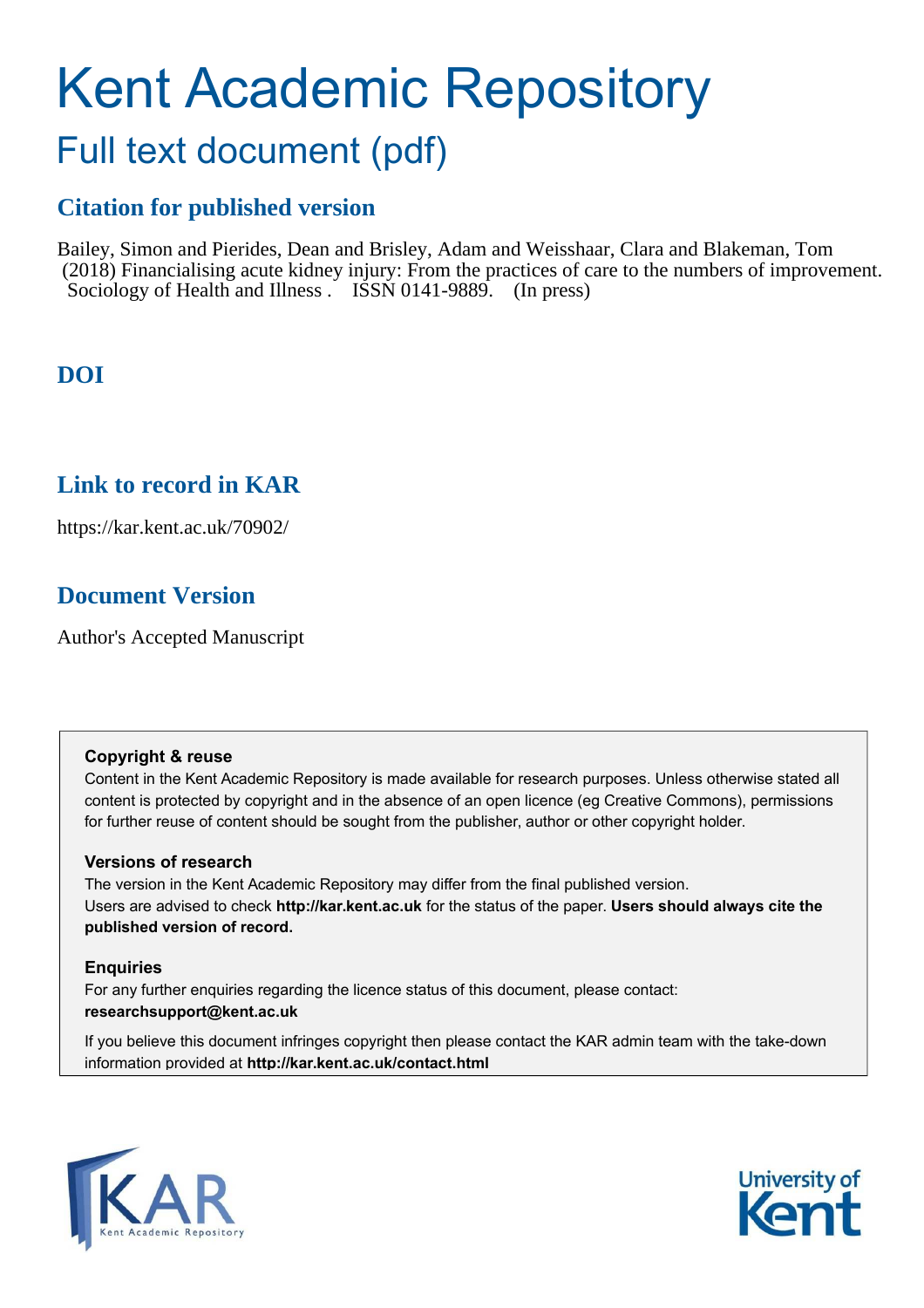## **Financialising acute kidney injury: From the practices of care to the numbers of improvement**

Simon Bailey<sup>1</sup>, Dean Pierides<sup>2</sup>, Adam Brisley<sup>3</sup>, Clara Weisshaar<sup>4</sup>, Tom Blakeman<sup>4</sup>

<sup>1</sup> University of Kent <sup>2</sup> University of Stirling <sup>3</sup> University of Bristol <sup>4</sup> University of Manchester For correspondence: Simon Bailey, Centre for Health Services Studies, University of Kent, Canterbury, CT2 7NF. S.J.C.Bailey@kent.ac.uk

Paper accepted for publication in *Sociology of Health and Illness* 

(accepted: 14th November 2018)

#### \*\*AUTHOR ACCEPTED MANUSCRIPT\*\*

#### **Abstract**

Although sociological studies of quality and safety have identified competing epistemologies in the attempt to measure and improve care, there are gaps in our understanding of how finance and accounting practices are being used to organise this field. This analysis draws on what others have elsewhere called 'financialisation' in order to explore the quantification of qualitatively complex care practices. We make our argument using ethnographic data of a quality improvement program for acute kidney injury (AKI) in a publicly funded hospital in England. Our paper is thus concerned with tracing the effects of financialisation in the emergence and assembly of AKI as an object of concern within the hospital. We describe three linked mechanisms through which this occurs: (1) representing and intervening in kidney care; (2) making caring practices count; and, (3) decision-making using kidney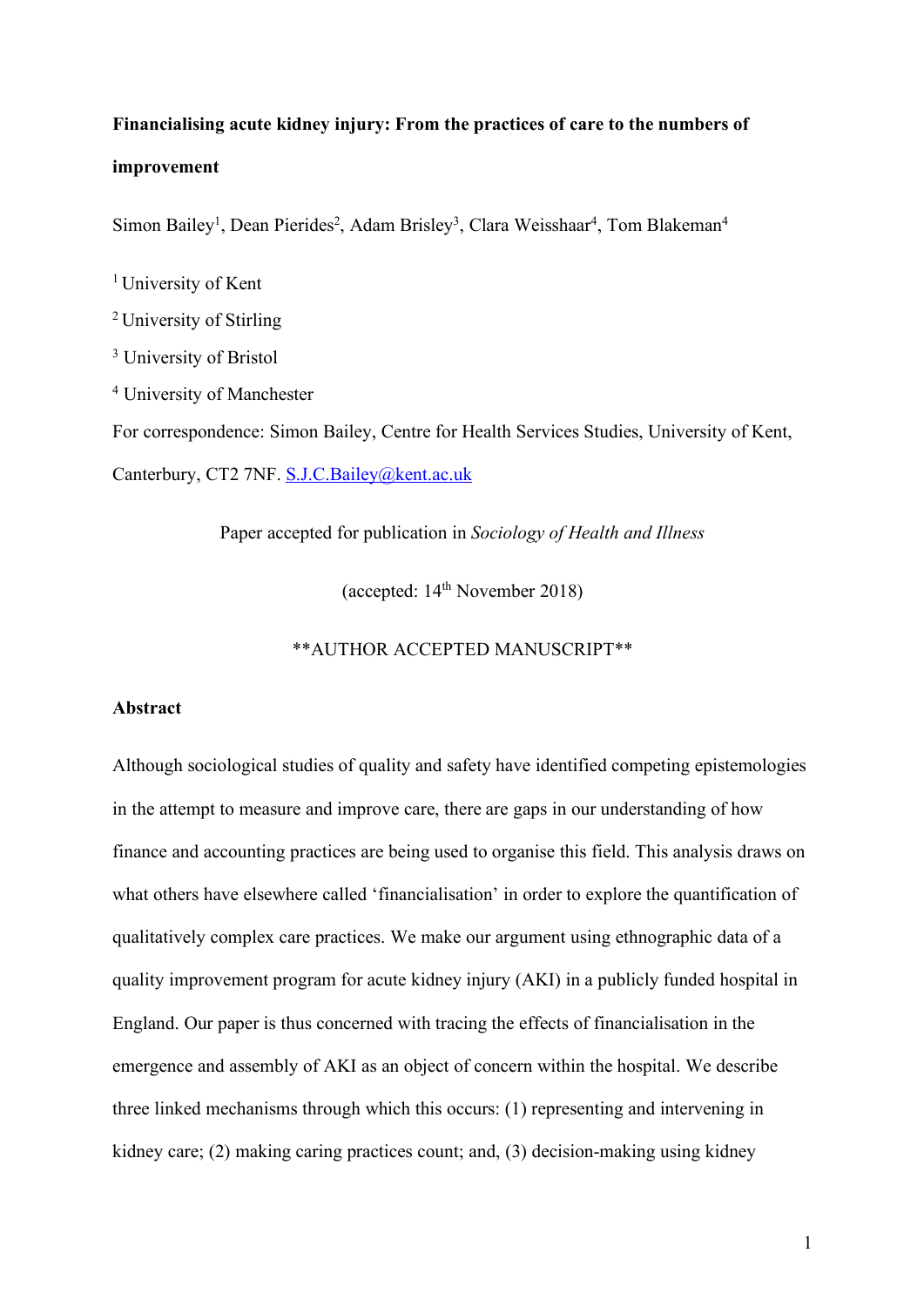numbers. Together these stages transform care practices first into risks and then from risks into costs. We argue that this calculative process reinforces a separation between practice, and organisational decision-making made on the basis of numbers. This elevates the status of numbers while diminishing the work of practitioners and managers. We conclude by signalling possible future avenues of research that can take up these processes.

#### **Introduction**

In the wake of the 2008 credit and sovereign debt crises, scholars have sought to understand how financial concerns increasingly shape economies and states (Guillén and Suárez, 2010, Perrow, 2010, Stiglitz, 2010). It is retrospectively argued that the process now known as 'financialisation' can be traced back to the 1960s crises of state, experienced first in the US, then spreading to the UK, parts of Europe and Australia over the next decade. At this time, excessive government debt, balance of payment problems and incompatible social demands led to a loss of public confidence in the state's ability to manage these problems (Krippner, 2012). In response, conventional paradigms of public administration gave way to 'new' managerial discourses (Hood, 1991, Hoggett, 1996, Pollitt et al., 1991). Various forms of marketisation were also promulgated to purportedly increase efficiency, flexibility, and liberation from bureaucratic ties (e.g. Clegg et al., 2011). Sociological literature that focuses on health care, provides rich descriptions of these processes and draws our attention to the various effects of management and markets upon practices and processes of care (e.g. Mol, 2008, Moreira, 2013), as well as upon the work, identities and ethics of health practitioners and managers (e.g. Waring and Currie, 2009, Noordegraaf, 2011). Financialisation finds its roots in these same processes but it disturbs the conventional coupling of management and markets, resulting in organisational practices that exceed our extant understandings of managerialism in healthcare and other public sectors. Similarly, while the production and circulation of numbers has been shown to be an important part of a neo-liberal apparatus of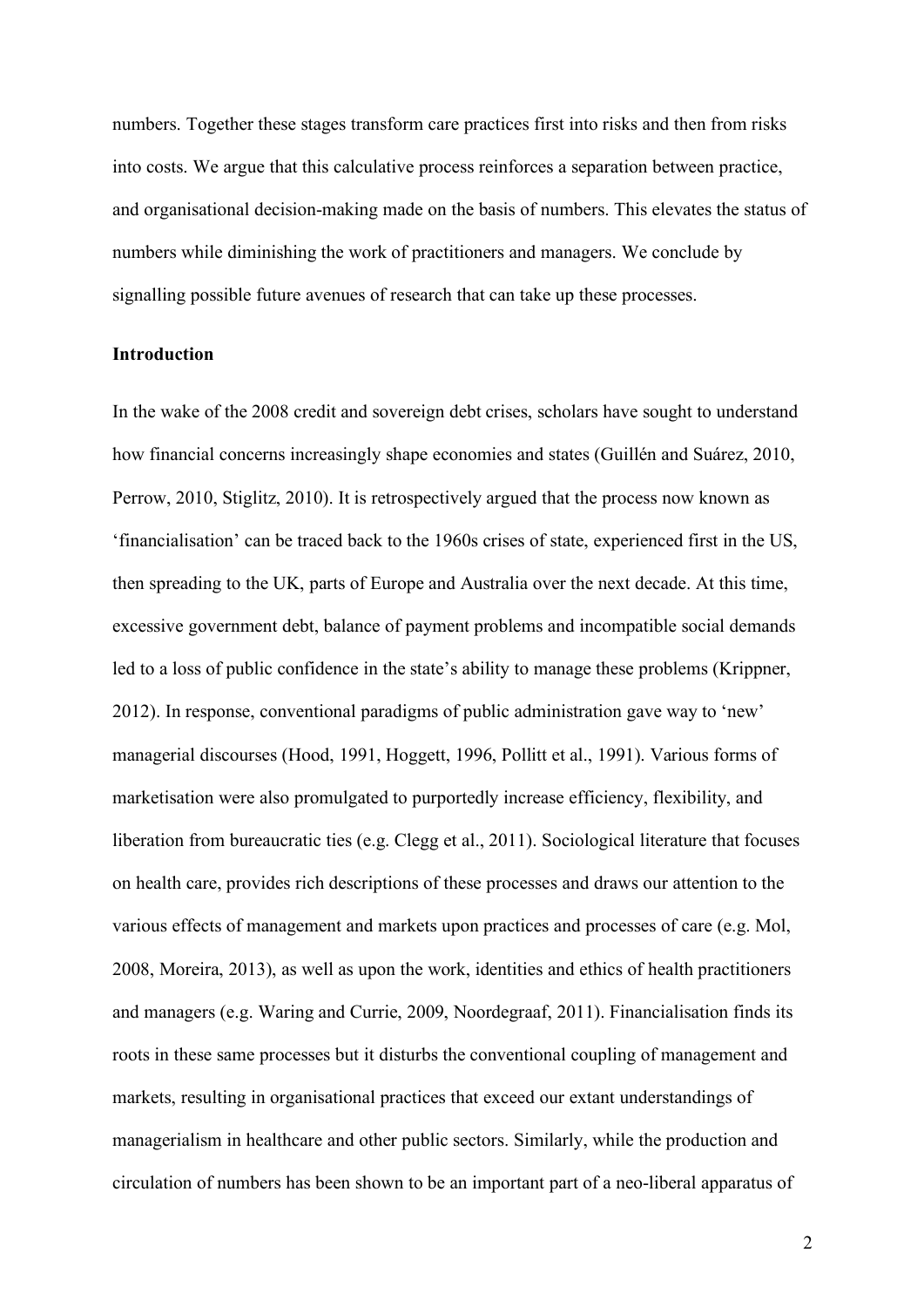government (Hacking, 1990, Rose, 1999), financialisation encourages us to look at the specifically financial character of politicisation that we find in contemporary modes of government, as this shapes decisions about the kind of numbers to produce and the purposes to which they are put.

In this paper, we build on the public sector financialisation literature (du Gay et al., 2012, Froud et al., 2009) to draw attention to the processes of abstraction, measurement, and tabulation which are generated in qualitative knowledge practices through the deployment of technologies and programmes ostensibly concerned with patient safety and quality improvement. Our argument seeks to extend existing sociological enquiry into one of the *dilemmas* of quality and safety practice: epistemologies which abstract and concretise in an attempt to reduce everyday complexity and make it measurable (Waring, 2013). Following Waring (2009), we are interested in how this process results in the generation of 'sociocultural and political dynamics of organisational life' that can be analysed in order to better understand the practices they shape. Financialisation provides an underpinning logic to this process, but it also alerts us to a set of problems to do with the detachment of quantitative measures from the qualitative practices out of which they are generated, and the effect this has in situating an alternative way of thinking and doing within practice. In our argument, financialisation—through new organisational technologies which map, quantify and automate—brings into effect a set of organisational arrangements for establishing debt and investment. Numbers can then displace, or hijack, other kinds of values such as quality or safety. Our focus on the relationship between what we refer to as 'qualitative' knowledge and practice, which we contrast with the 'quantitative' bundling of these practices, is part of an attempt to demonstrate how numbers are created and become authoritative with regards to the practices out of which they are produced. This effects what we refer to as an organised separation between the domain of healthcare practices and the numbers assembled in those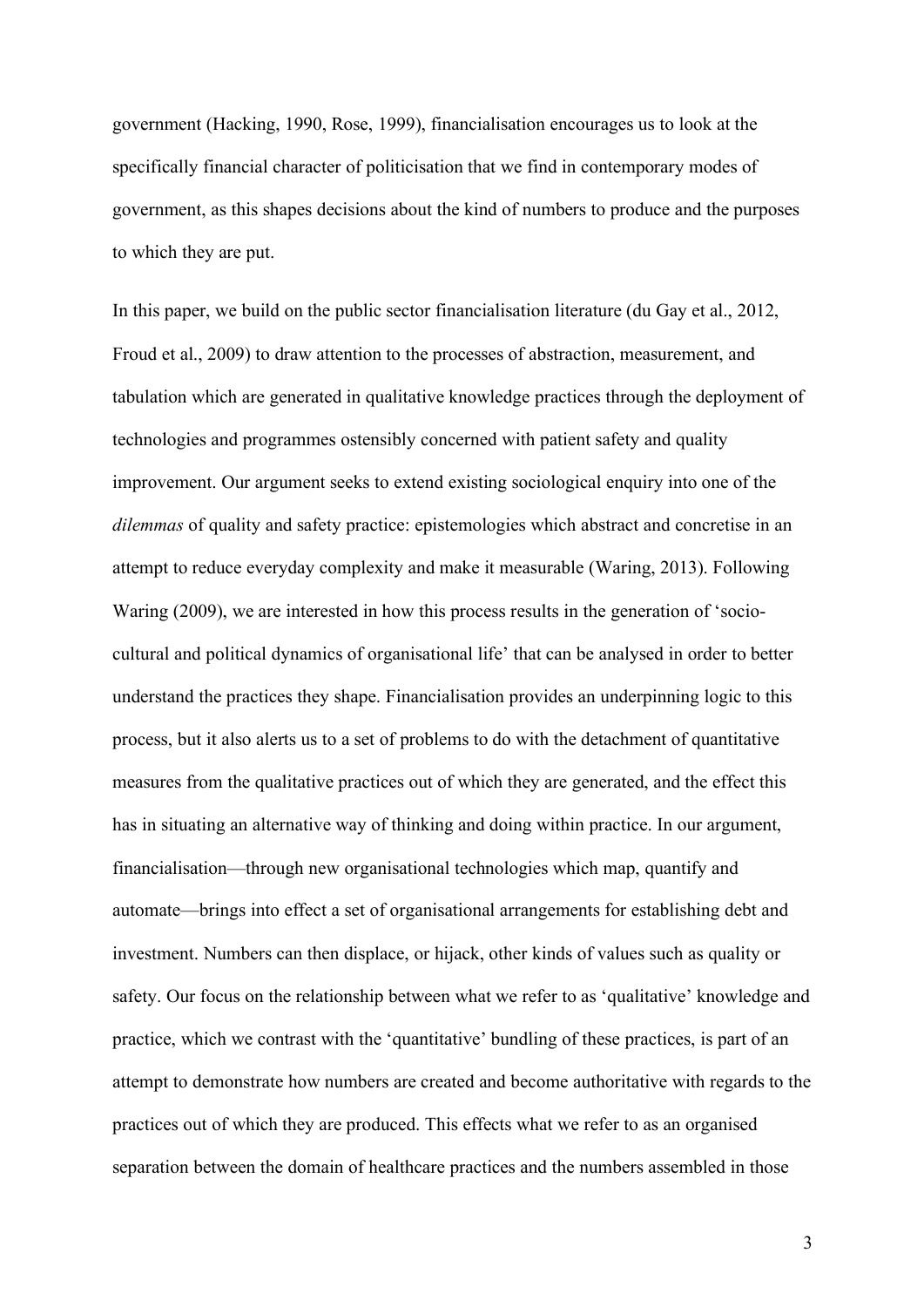practices, with the qualitative domain not only reduced via its abstraction to the quantitative, but also diminished within that domain due to the status of numbers as 'undisputed future projections' (Mazmanian and Beckman, 2018). Financialisation is becoming a more mainstream term within studies of political economy, however, it is still on the margins of sociological discourse and to date there is only a single sociological study of financialisation in health care, which examines the effects of private equity funds in the Turkish health system (Vural, 2017). The organisation of these processes within publicly funded health systems has not yet been subjected to scrutiny within the medical sociological research literature.

We draw on ethnographic data from a study of a quality improvement (QI) program in an acute hospital trust providing specialist renal services in the National Health Service (NHS) in England, in order to set up a broader discussion of financialisation in healthcare. The data set reported here comprises observational, interview and documentary data collected over a period of approximately two years. The data was generated during the set up and implementation of a QI program for Acute Kidney Injury (AKI), a syndrome characterised by a sudden reduction in kidney function.

In 2014-15, the national commissioning body for the NHS in England promoted the organisational attention given to AKI through two programmes: first, they issued a patient safety alert which mandated the introduction of an algorithm into all NHS laboratories, to standardise the identification of AKI (NHS England, 2014); second, they launched a twelve month incentive programme, which was aimed at improving the information recorded and documented about AKI on patient discharge summaries (NHS England, 2015). These two programmes shaped the core focus of the QI work undertaken in our empirical site. They also signalled to us two different ways in which qualitative practices could be rendered smooth and calculable. Our task then became one of seeing, firstly, how this *calculus-like logic* could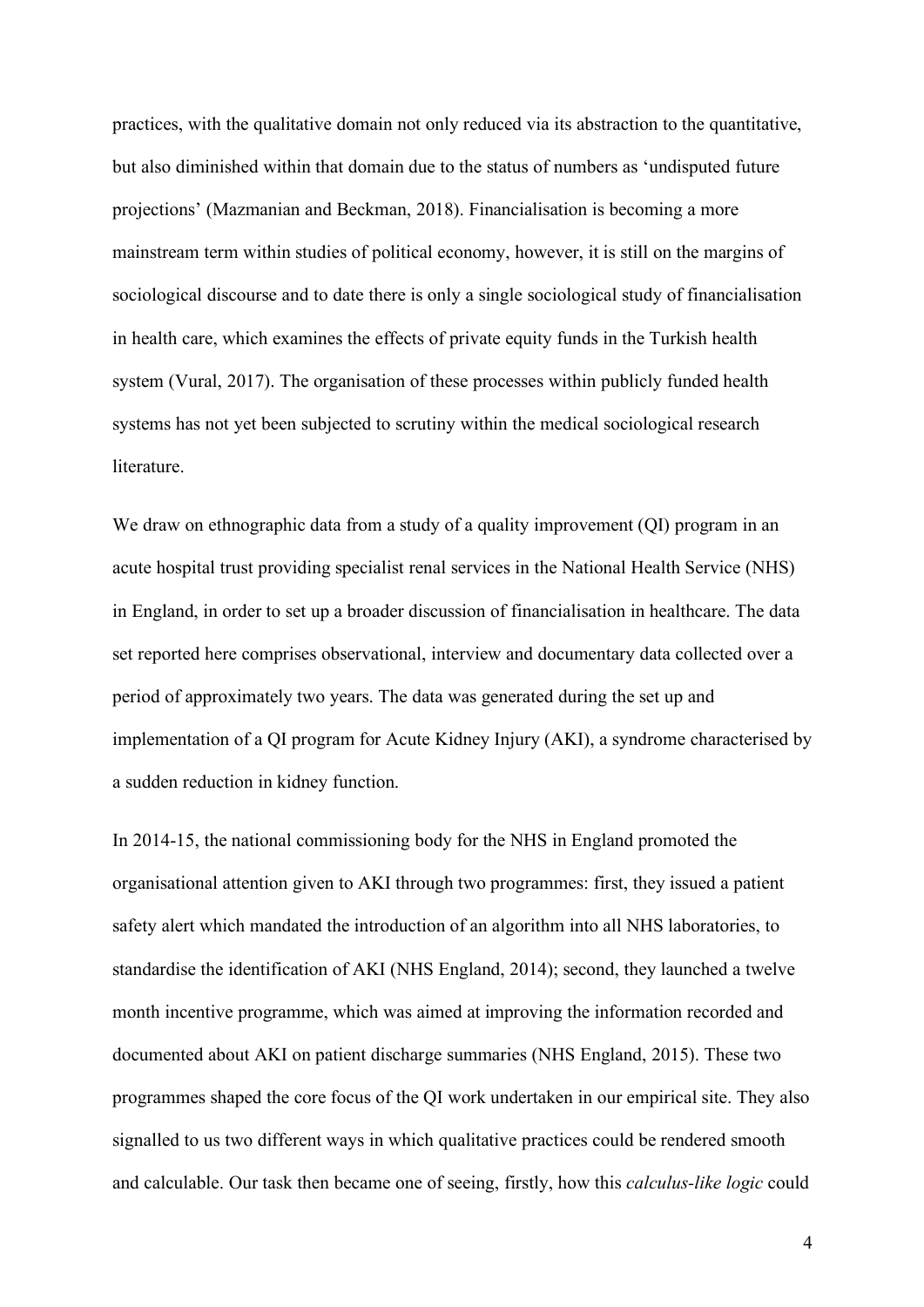take hold within a domain governed by the knowledge practices of medical experts (Aveling et al., 2016), secondly, through what 'frictions and flows' the translation of qualitative into quantitative could take place (Fiore-Silfvast, 2014), and lastly, the effects of this transformation upon the decisions and actions of the managers and professionals responsible for its implementation, and whose work is consequently 'taken into account' (Allen, 2016).

We argue that once these translations have occurred, the generated numbers become organisationally detached from the ethical, social and political aspects of experience out of which they were assembled, yet they continue to participate in that experience, but on new terms. By subsequently forming the basis of financial decision making within and across organisations, these numbers end up bearing down on the very practices out of which they were produced. To build this argument we describe three processes from our empirical research: (1) representing and intervening in kidney care; (2) making caring practices count; and, (3) decision-making using kidney numbers. This three-part mechanism is one in which care practices are rendered problematic and worked upon through organisational technologies which map, quantify and automate. The assumptions embedded in the attempt to make practice calculable, is that it can be made predictable, and in a sense *perfectable*. Working with these assumptions, it becomes possible to rate care practices according to their states of non-compliance and to control them on new terms.

Financialisation represents a new frontier for exercising organisational control in public organisations, created by a shift in the activities of frontline practitioners and managers towards the assembly and maintenance of financial numbers. Through ethnographic data we attend to the means by which 'quality', 'safety' and 'improvement' find expression within daily care practices through the mobilisation of specific mechanisms for each process we describe. In our study of AKI these are operationally achieved through the introduction of methods and materials of improvement such as process mapping, algorithms, electronic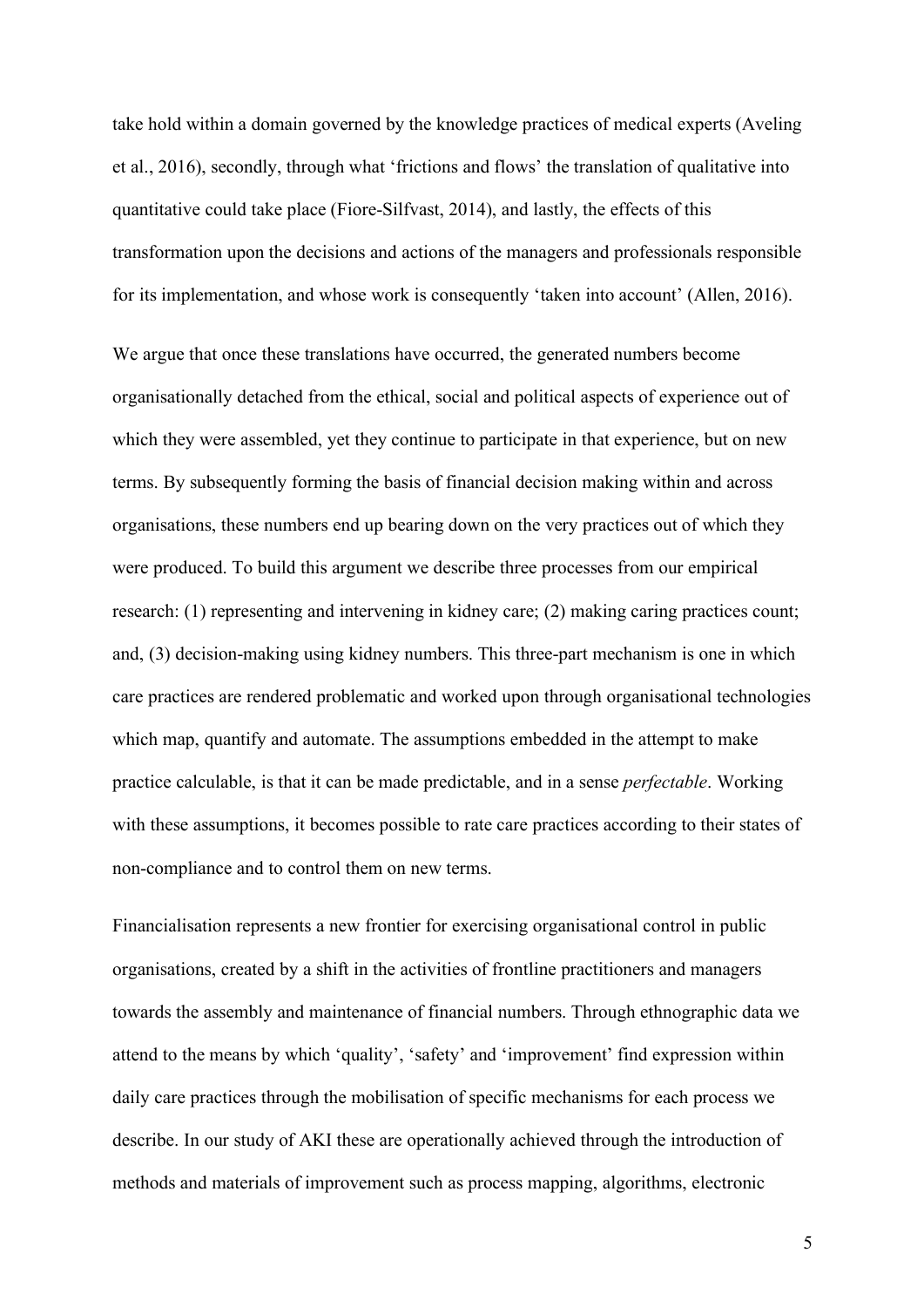patient records and incentive payments. These methods and materials are in common use in improvement programmes in health services internationally, underscored by strong institutional support (e.g. Institute of Healthcare Improvement, 2003). Our interest in these organisational technologies is the work they do in bringing into effect a new decision-making repertoire for interrogating practice using numbers that participate in debt and investment. This extends research on commodification in healthcare, for example through pay for performance frameworks (Checkland et al., 2007, Norman et al., 2016) because it sets up a future *financial* state of affairs and establishes debt relations between this anticipatory future and everyday practice, alongside an apparatus for measuring and recording practice 'improvement'. Together these mechanisms enact a series of translations, from care to risk and from risk to cost. The process involves the separation of numbers from the knowledge practices that have produced them and a subsequent relocation of these numbers to a different domain. In this new location, these numbers can then accomplish two kinds of work: intervening 'back' upon and shaping care practices, and presenting public accounts of the organisation, by being mobilised 'out' in order to shape future decisions made by and on behalf of the organisation. In a context of austerity, such decisions can threaten the organisation's very existence. In this same vein, financialisation effects a shift in extant understandings of managerialism in public organisation (e.g. Ferlie et al., 1996). As numbers are separated from practices, the activities of frontline practitioners, managers and other skilled knowledge workers increasingly focus on the maintenance of those numbers which uphold organisational narratives (Cushen, 2013), simultaneously eclipsing everyday struggles to create and maintain improvement.

To introduce financialisation to medical sociology we begin with a detailed description of it as a concept. We first situate it in the macro economic conditions of the 1970s. Then we outline its relationship to neoliberalism and public policy, before moving towards meso and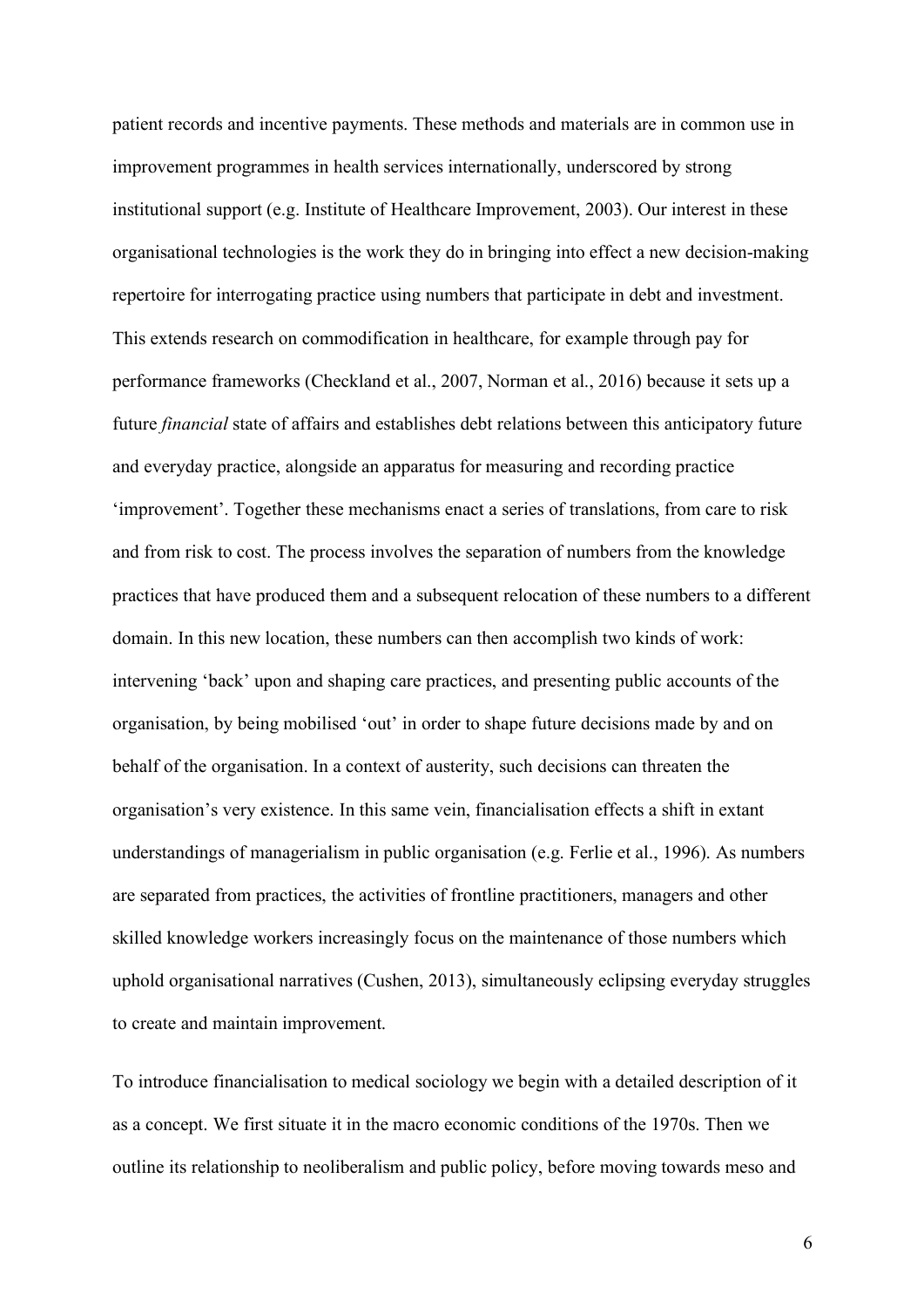micro-level financialisation and the production of numbers through the work of frontline practitioners and managers, where our own analysis begins.

#### **Financialisation in economy, society and (public) organisation**

Financialisation is a term used to describe the 'increasing role of financial motives, financial markets, financial actors and financial institutions in the operation of the domestic and international economies' (Epstein, 2005). This increasing role signals a shift in the meaning and consequences of accumulation and value in capitalist systems. Finance has always played an important part in capitalist systems of accumulation, as the source of capital through which productive capacity could be increased and from which greater profit could be derived. This role is embedded in capitalism through the circulation of commodities, money and credit. The vastly expanded role of finance observed in Anglo-American and latterly global capitalism since the 1970s marks a deepening and broadening of this embedding (Fine, 2010). This has led to the proliferation of increasingly complex and future-oriented derivative forms of finance, described collectively as 'fictitious capital' (Haiven, 2014). The result is a shift away from production as the heart of capitalist accumulation through the 'elimination of productive capacity and employment' (Rossman and Greenfield, 2006), with profit no longer derived from growth in the fixed capital means of production, but from the extraction of value, specifically shareholder value. Ownership then no longer means controlling the means of production, as a Marxist analysis would have it, but instead control of technology and information which guides short-term financial restructuring and outsourcing to maximise returns, hence Lazonick & Sullivan's (2000) claim that the modus operandi of capitalism has shifted under financialisation from 'retain and reinvest' to 'downsize and distribute'. This signals a shift from value creation to 'value capture' (Krippner, 2005), with companies reduced to a 'bundle of assets' to be traded (Froud and Williams, 2007).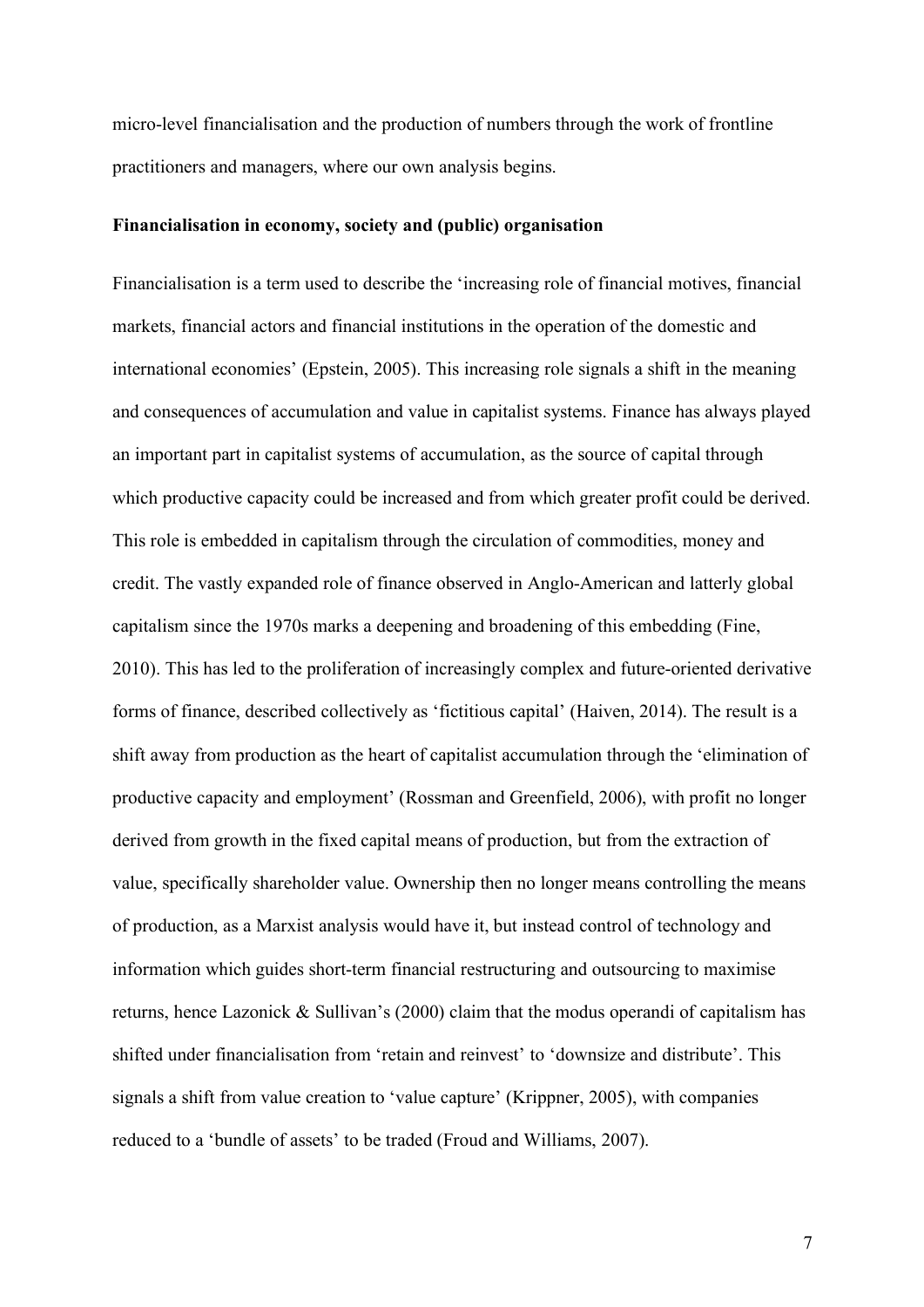Although it is recognised that financialisation does not represent a single or unitary 'logic', nevertheless there is a broad consensus over both the conditions that have led to, and the consequences of, the contemporary experience of financialisation (Froud et al., 2007). Initiated by the policy response to the U.S dollar crisis in the 1970s, financialisation took root in the new possiblities created by international currency trading and the 'floating' exchange rate (D'Arista, 2005).

In the UK, the experience of financialisation is intimately tied to neo-liberalism, as the political polarisation that was caused by the economic decline of the 1970s eventually resulted in the election of the Conservative Government in 1979, which led to the implementation of a radical agenda, beginning with 'experiments with privatisation and deregulation, supply side policies and aspirations for a smaller state' (Gamble, 2009). Deregulation had the effect of expanding the scale and scope of markets for currency futures, which then moved into derivatives, leading in turn to the rise of 'pension fund capitalism' and a 'revolution in retail banking', which turned citizens into (somewhat unwitting) consumers of financial products (Froud et al., 2007). The neo-liberal values of privatisation and selfresponsibility therefore find their monetary expression in financialisation; thus finanicalisation becomes the individual pursuit of self-interest as the means to (financial) freedom (Langley, 2004, c.f. Rose, 1999). This demands 'new identities and forms of calculation' from citizens, without the knowledge and technology with which to make 'sensible choices' (Froud et al., 2007).

Nevertheless, the relationship between financialisation and neo-liberalism is a complex one, and this can be examined through the changing role of the state vis-à-vis the market. As the financial sector comes to dominate the productive sector, national economic sovereignty is undermined and a marketisation of financial relations leads to the 'disembedding of global finance from national programmes of governance' (Froud et al., 2007). This undermines the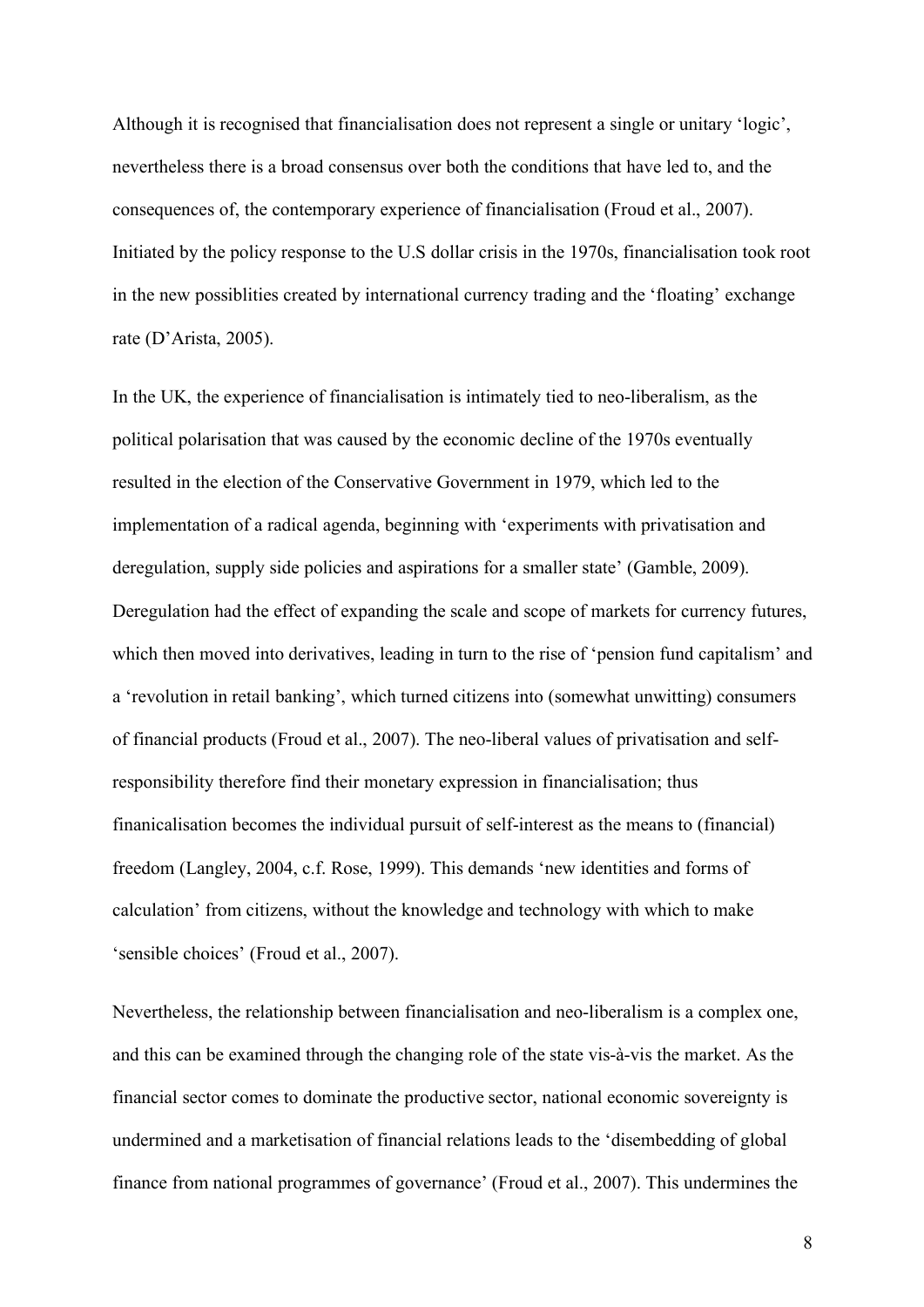role of the state as an active agent of economic restructuring; hence the neo-liberal relationship between financial deregulation and the shrinking role of the state. In turn, the role of the state in social policy and welfare is eroded. At the same time the state becomes an active agent of finance capitalism; beginning in the 1970s, as noted above, there is state intervention through economic policy that promotes the interests of private capital and financial markets. This is what Fine (2010) refers to as the 'first phase' of financialised neoliberalism. The second phase is marked by state intervention to 'moderate the negative impact of finanicalisation' (Fine, 2010). This began with the credit crisis of 2007 which precipitated the sovereign debt crisis caused by the public bail out, first of Northern Rock and subsequently of RBS, HBOS and Lloyds. For some, this represents a shift away from one strand of neo liberalism in the retention of a strong (albeit altered) state role in economy and society, for others it represents the enrolment of the state as a mediator of global financial interests through domestic economic and social policy (Fine, 2010, Fine, 2012).

The cross-party neo-liberal consensus that can be observed through the trajectory of public policy in the UK over the past three to four decades has become fused in the contemporary experience with the sovereign debt crisis. This has diverse consequences; most obviously austerity spending, privatisation and outsourcing, but also de-politicisation through the creation of semi-autonomous and 'arms-length' regulatory bodies and quasi-corporate structures, and the dissemination of investment and incentive schemes which act as 'hinges' through which the interests of private capital can access the balance sheets of public organisations directly (du Gay et al., 2012).

Studies of financialisation at the organisational level have emphasised the role of strategic narratives produced between top management and external financial actors in order to construct future-oriented stories of value creation (Erturk et al., 2008, Froud et al., 2006). Management narratives are optimistic and characterise the organisation as pursuing strategies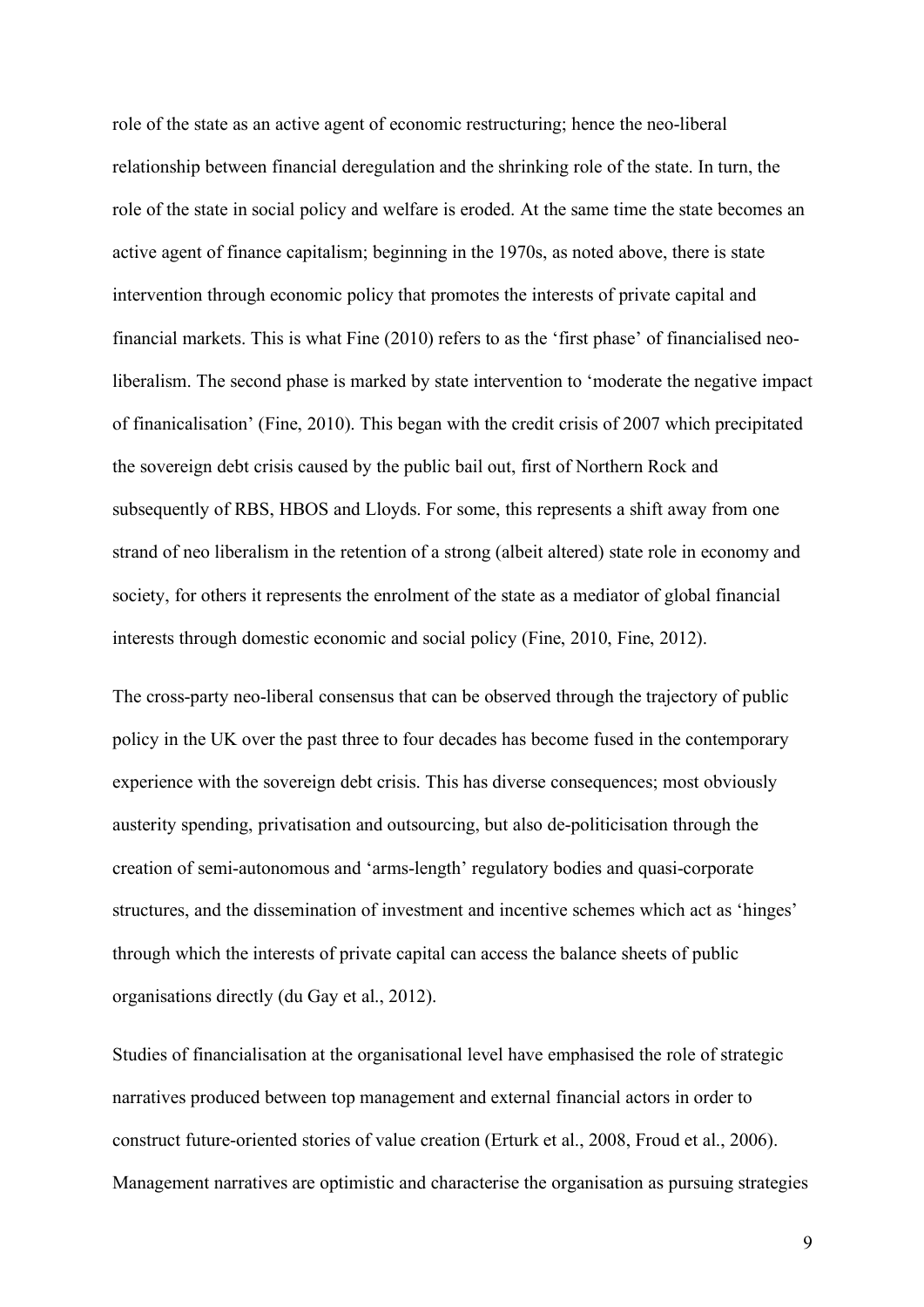through which to achieve future returns. These narratives shape and are shaped by the valuation and investment decisions of other actors, creating a sense of order and stability in the inherently uncertain and unstable financial market. The task of senior management is then to ensure that there are numbers with which to corroborate narratives (Hendry et al., 2006).

Extending this position, Cushen (2013) argues that financialisation at the micro level is 'defined precisely by the stream of performative interventions organisations take to live the narrative'. Narrative construction empowers senior management to set their own performance targets, which are then 'sold' to 'the market' (Hendry et al., 2006). Further down the hierarchy the task of managers and other knowledge workers becomes a practice of assembling the numbers in order to maintain the narrative (Cushen, 2013). This elevates the role of accounting in organisations and at the micro level brings into view techniques and practices of accounting (Bresnen et al., 2017). These techniques and practices are not neutral or value-free but rather, represent the attempt to 'quantify and compare things which, by their very nature, are neither quantifiable nor directly comparable' (Perry and Nölke, 2006). This is the core concern we explore through our ethnographic data. We examine how financial projections and narratives play a key role in the representation and problematisation of practices, which are transformed first into risks, and then into costs.

#### **Acute Kidney Injury**

Our paper draws on ethnographic data from a study of a quality improvement (QI) programme for Acute Kidney Injury (AKI) in an acute hospital providing specialist renal services for an urban population of around 1.5 million people. AKI is a syndrome characterised by sudden and potentially lethal damage to the kidneys, often as a secondary product of infection, dehydration, or medication, which affects between 5-15% of all hospital admissions in England (Kerr et al., 2014). The problems that are now associated with the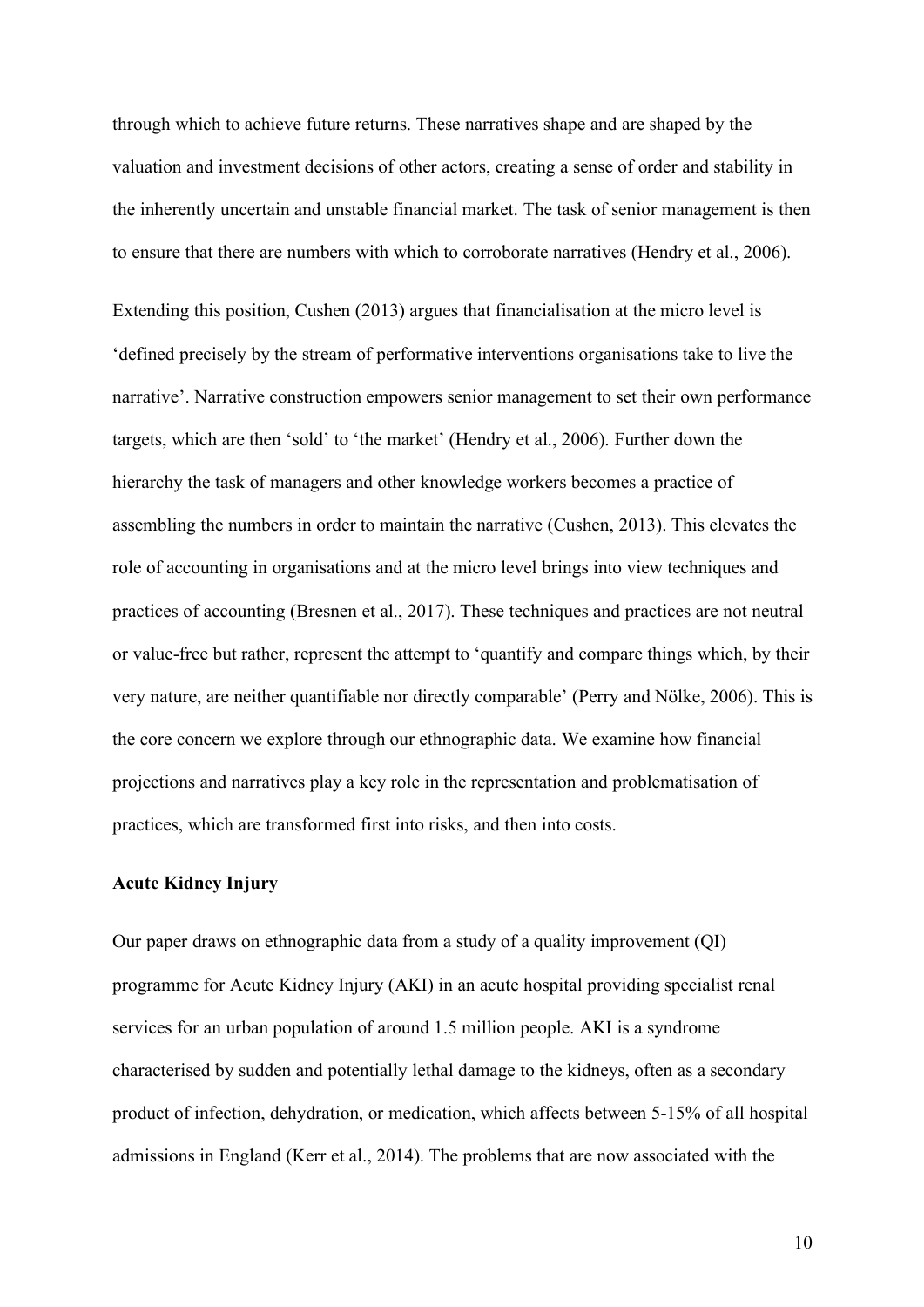term 'AKI' were first identified from autopsies of wounded soldiers in World War Two and furthered through observations made during the Korean war, which concluded that posttraumatic renal inefficiency was a major cause of death among the severely wounded (Bywaters and Beall, 1941, Teschan et al., 1955). The term AKI is more recent, having first been described in 2004 as part of an attempt to generate consensus over the clinical definition and diagnostic criteria for acute renal failure (Bellomo et al., 2004). It is only in the wake of a highly critical report by the National Confidential Enquiry into Patient Outcome and Death (NCEPOD, 2009), subsequent national and international guidelines (NICE, 2013, KDIGO, 2012), and an economic analysis suggesting substantial underestimation of the prevalence and cost of AKI (Kerr et al., 2014), that AKI has emerged as an improvement priority for English health care organisations.

In 2014, the national NHS commissioning body issued a patient safety alert aimed at standardising the early identification of AKI. It mandated, within all NHS laboratories, the introduction of an algorithm which would identify potential cases of AKI from laboratory data, and produce a result which could then be communicated through IT patient management systems. All lab systems were expected to 'go live' by March 2015. At the same time, NHS England put out a commissioning directive for AKI known as a CQUIN (Commissioning for Quality Improvement, hereafter; incentive scheme), which sets out particular conditions that if satisfied by the organisation adopting them results in a bonus payment. The AKI incentive scheme (NHS England, 2015) required that patient discharge summaries include four items:

- 1. Stage of AKI (a key aspect of AKI diagnosis);
- 2. Evidence of medicines review having been undertaken (a key aspect of AKI treatment);
- 3. Type of blood tests required on discharge for monitoring (a key aspect of post discharge care);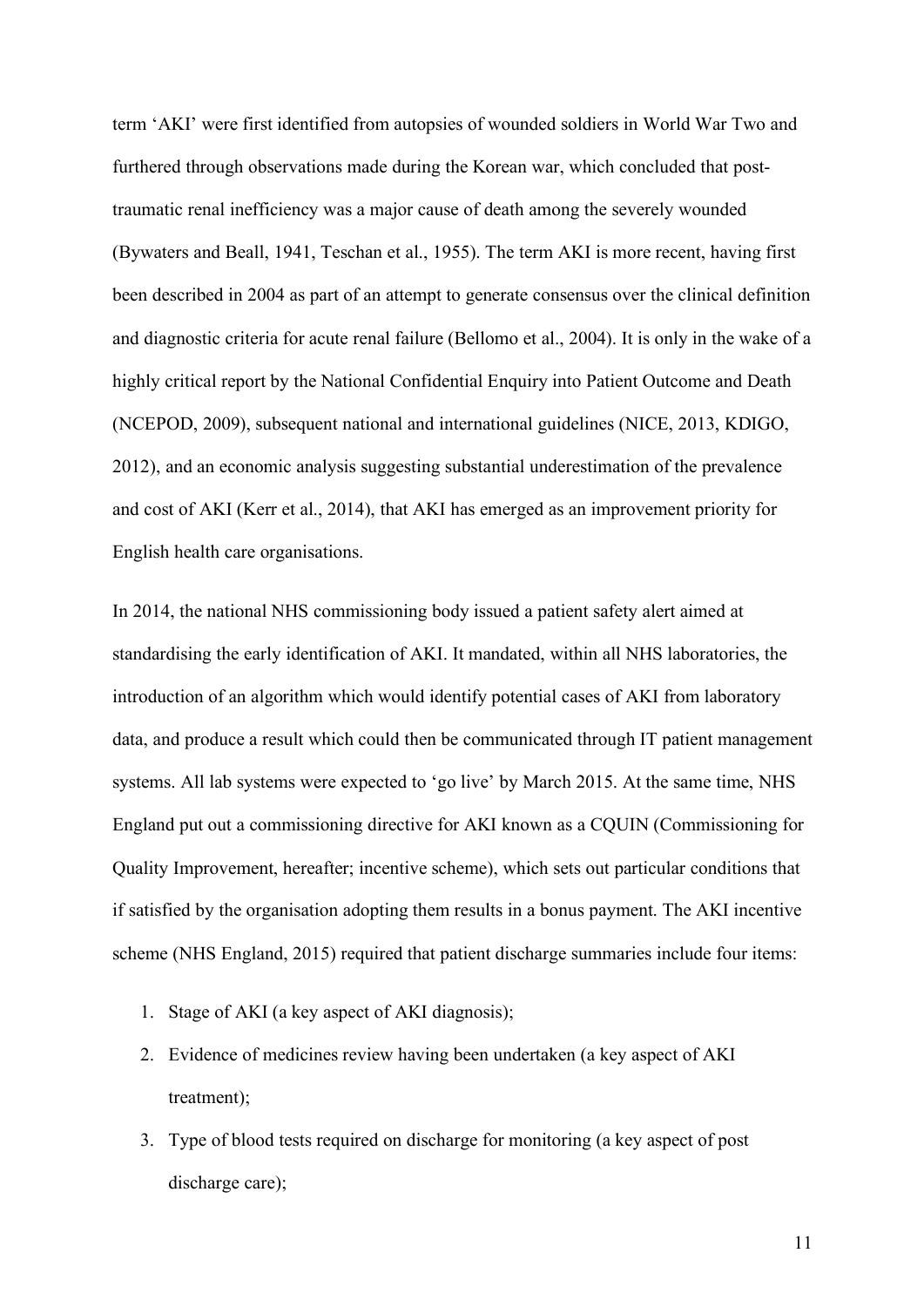4. Frequency of blood tests required on discharge for monitoring (a key aspect of post discharge care)

These incentive schemess are not mandatory, and the organisations adopting them can fix their own targets and compliance levels within given parameters.

#### **Research Methods**

Our study was part of a larger project which sought to use ethnographic methods to explore in-depth the implementation and spread of QI programmes related to AKI in secondary care. The broader aim was to develop a nuanced organisational account of the nature and role of context in QI programmes, by examining the material accomplishment of key values such as 'quality', 'improvement', and 'safety', also attending to ways in which the often informal work of improvement could be made more visible.

The study was set up and funded as part of the National Institute of Health Research (NIHR) Collaboration for Leadership in Health Research and Care (CLAHRC) program. CLAHRCs are research networks involving close partnerships between research and practice in the NHS. The trust in which our study took place was an existing partner of the network, and the study scope emerged from a series of conversations between the researchers and the quality improvement team in the trust initiated in March 2015. The protocol was agreed, and internal ethical review was completed in July 2015, at which point the research team started observing programme meetings. A full ethics application was also initiated at this time and received a favourable opinion from the Wales 7 REC committee (15/WA/0400, 16<sup>th</sup>) November 2015).

The data set comprises observational, interview and documentary data collected over a period of 24 months. The data was generated during the planning, set up and implementation of the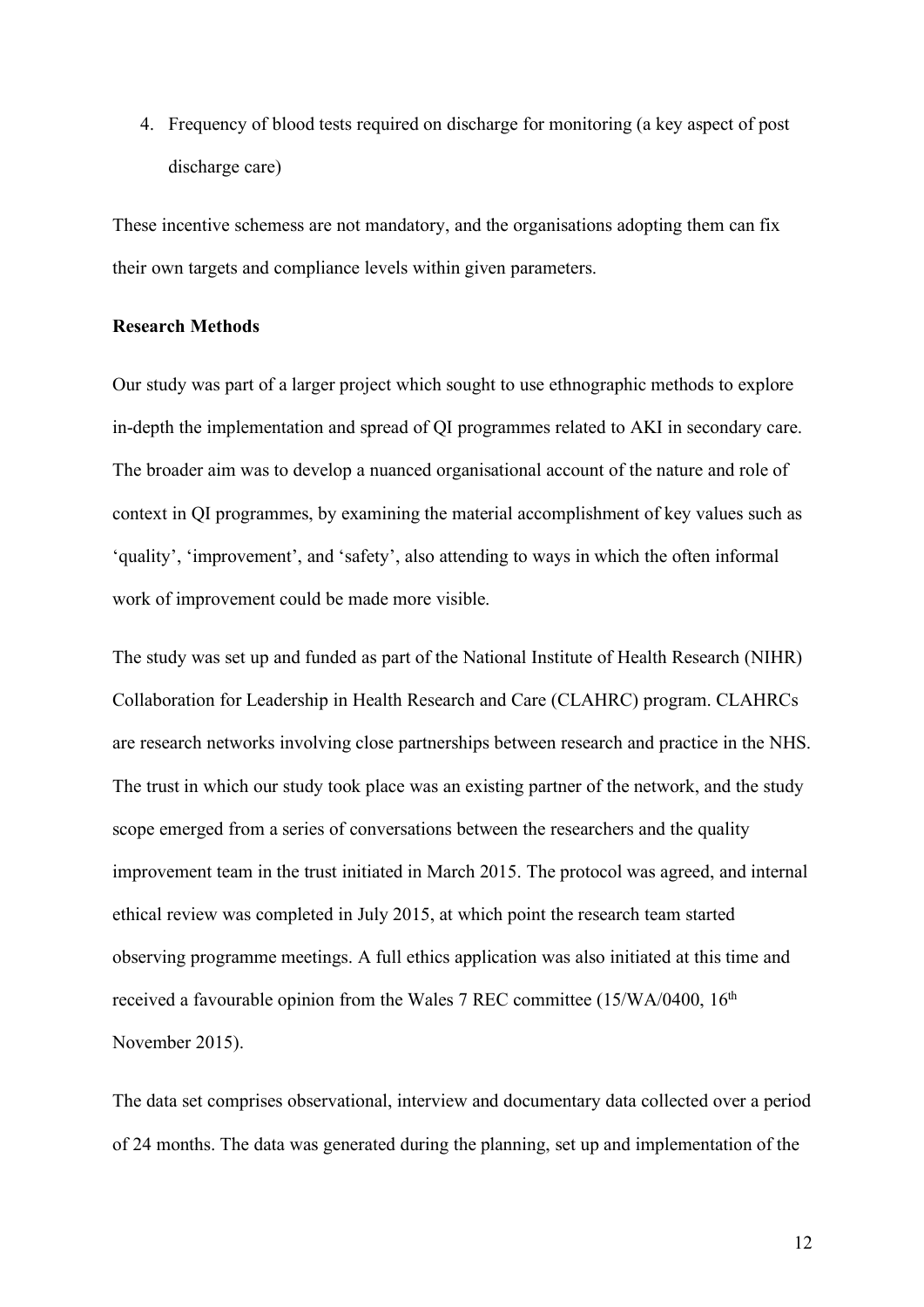first phase of the QI program and the incentive scheme implementation period. At the conclusion of data collection the program had completed the first 'initiation' phase and had started the second, 'spreading' phase.

Observations were made of meetings and other events associated with the QI programme itself as well as time spent observing routine activities on wards. The programme itself was made up of a series of learning events (one whole day and four half day events over a 12 month period), attended by representatives of each of the eleven wards involved in the programme. These learning sessions were comprised of three main elements: (1) Learning about improvement methodology; (2) Learning about acute kidney injury; and, (3) Setting and monitoring targets for improvement. Over time, the emphasis shifted towards the ongoing monitoring of targets, which occurred partly through the statistical run-charts displayed presentation-style by one of the QI team, and partly through the more interactive development of 'tests of change' (see 'Quality Improvement Methodology', below). These tests were then tried out through routine activities on the wards, fed back to subsequent learning sessions, and refined over time.

In addition to the learning sessions for the QI programme, regular meetings were observed involving members of the QI team along with a wider steering group made up of key clinical and managerial staff from across the hospital, including divisional management, IT specialists, acute, surgical and renal consultants, and learning and development coordinators. This group met on average approximately once per month throughout our study.

Interviews were conducted with members of the three main groups that comprised the improvement work in the hospital: the QI team, the steering group and the clinical teams participating in the QI programme. Interview schedules were unstructured and were intended to elaborate upon themes identified through the ongoing observational work.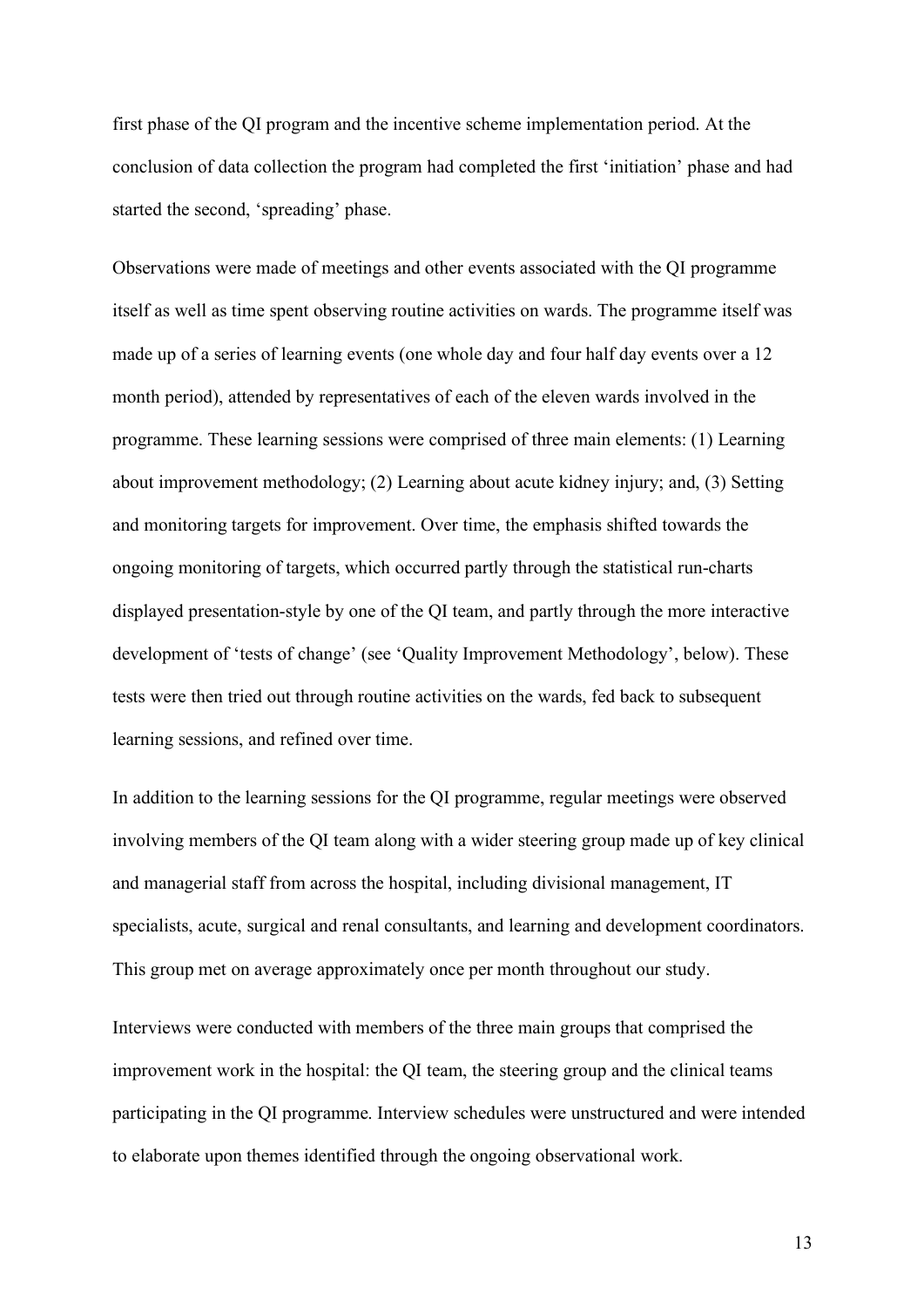#### **Quality Improvement Methodology**

The trust we describe here had a specific directorate responsible for QI, which had adopted the Institute of Health Improvement's 'break through series' (BTS) approach to QI. This is a collaborative approach which aims to achieve sustainable improvement through 'culture change' (Institute of Healthcare Improvement, 2003). Programmes are made up of a series of learning sets which involve front line workers from across relevant wards and departments, usually around four sessions over a 1-year period. During these sessions staff are instructed in improvement methodology, which draws on a systems approach to organisation and management, informed particularly by safety science. Staff are then asked to design 'tests of change' through which they aim to make improvements in their respective wards and departments. In between each learning session these 'tests' are carried out and the results and reflections brought to the next learning session. The overall objective of the learning sessions and tests of change is to generate a 'change package', with concrete steps for the achievement of the desired change, which can then be spread within and across the relevant wards and departments. The hospital had also adopted the incentive scheme for AKI, and from March 2015 onwards had to submit quarterly data excerpts to NHS England. In contrast to the collaborative and developmental approach of the QI programme, the incentive scheme was seen by the programme managers as a 'top down' and 'tick box' exercise.

AKI is understood in national and international policy and guidance as a safety problem, with improvement aimed at reduction in preventable harm. Although safety has been a core concern of organised medicine for many years, it has risen to prominence in the past two decades, and has become almost synonymous with the idea of quality – such that quality in health care can be measured as compliance with standardised tools and methods such as checklists and audits (Waring et al., 2016). This doctrine reached a kind of zenith in the dissemination by the leading US Institute of Health Improvement of what it called the 'triple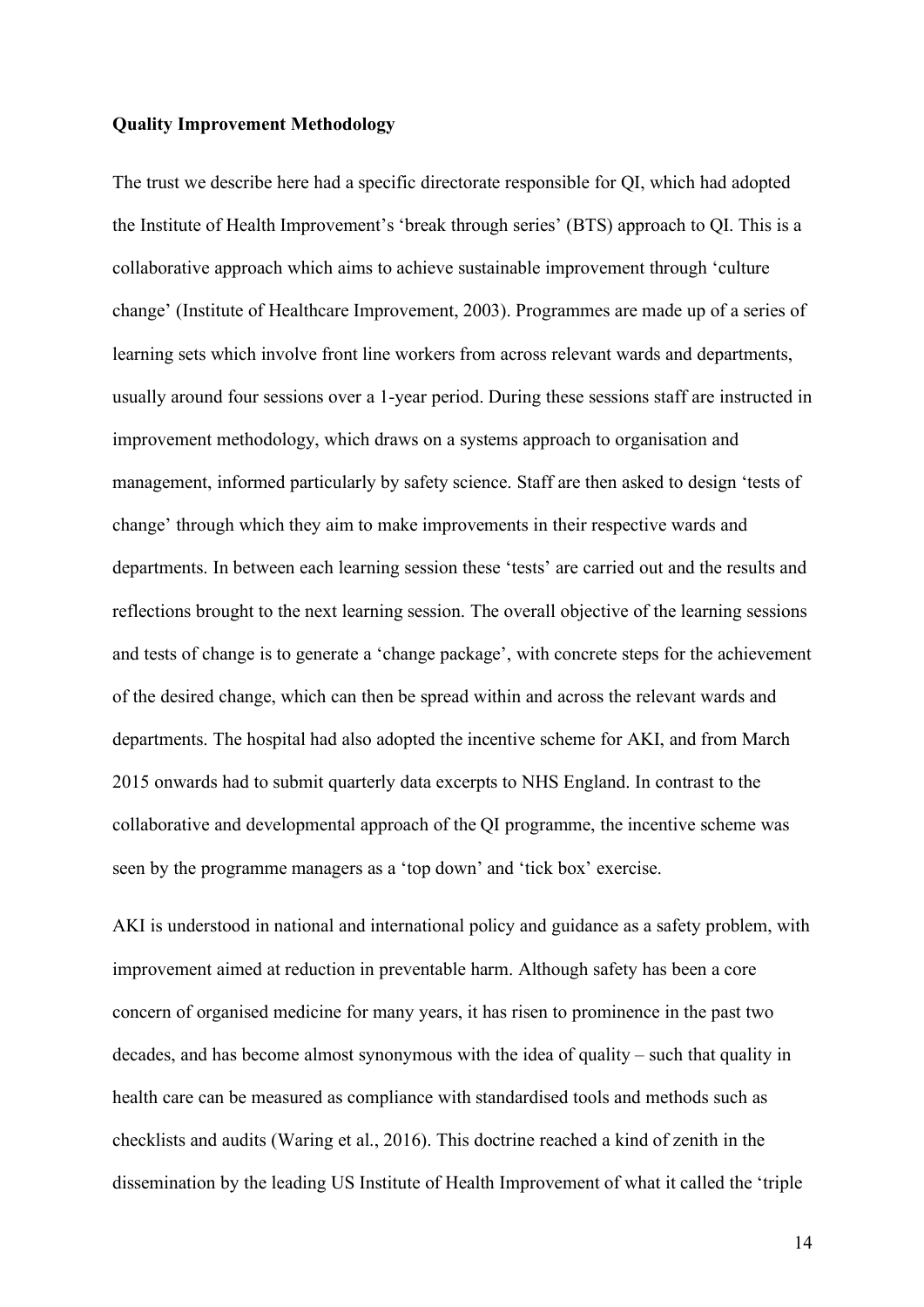aims', according to which all QI programmes should simultaneously strive to achieve improvements in 'care, health and cost' (Berwick et al., 2008). Via the doctrine of safety, quality in health care therefore becomes intimately tied with waste and efficiency. Under austerity this increasingly becomes pecuniary efficiency.

The QI programme we observed took place in a context that faced extreme pressures due to the austerity spending programme first implemented in 2010, which continues to the present. Over the period of our observations within the hospital, the QI team faced a constant battle attempting to engage staff in the program, when this meant leaving shortages on wards which had experienced severe reductions in staffing numbers amid rising levels of demand. It is within this context that the promise of a syndrome like AKI, with its preventable harms, cost savings and incentive schemes, is made an attractive object of intervention. However, intervention on these terms resulted in a close and problematic coupling of QI with cost saving, which created ongoing management challenges throughout the duration of the programme.

#### **Findings**

#### Representing and intervening in kidney care

The formation of the object AKI requires the context in which AKI is experienced to first be made visible in a way which renders the everyday, tacit experience of the organisation problematic. We draw on the empirical example of process mapping to illustrate this. Process mapping was part of the initial setup of the quality and safety program. It was initiated by the QI team. The objective of the process map was to develop a visual representation of what happens to a patient upon entering the clinical area or ward being mapped. On this occasion, the area being mapped was the Emergency Assessment Unit (EAU). In the following excerpt, the EAU manager began facilitating the process mapping in the absence of the QI manager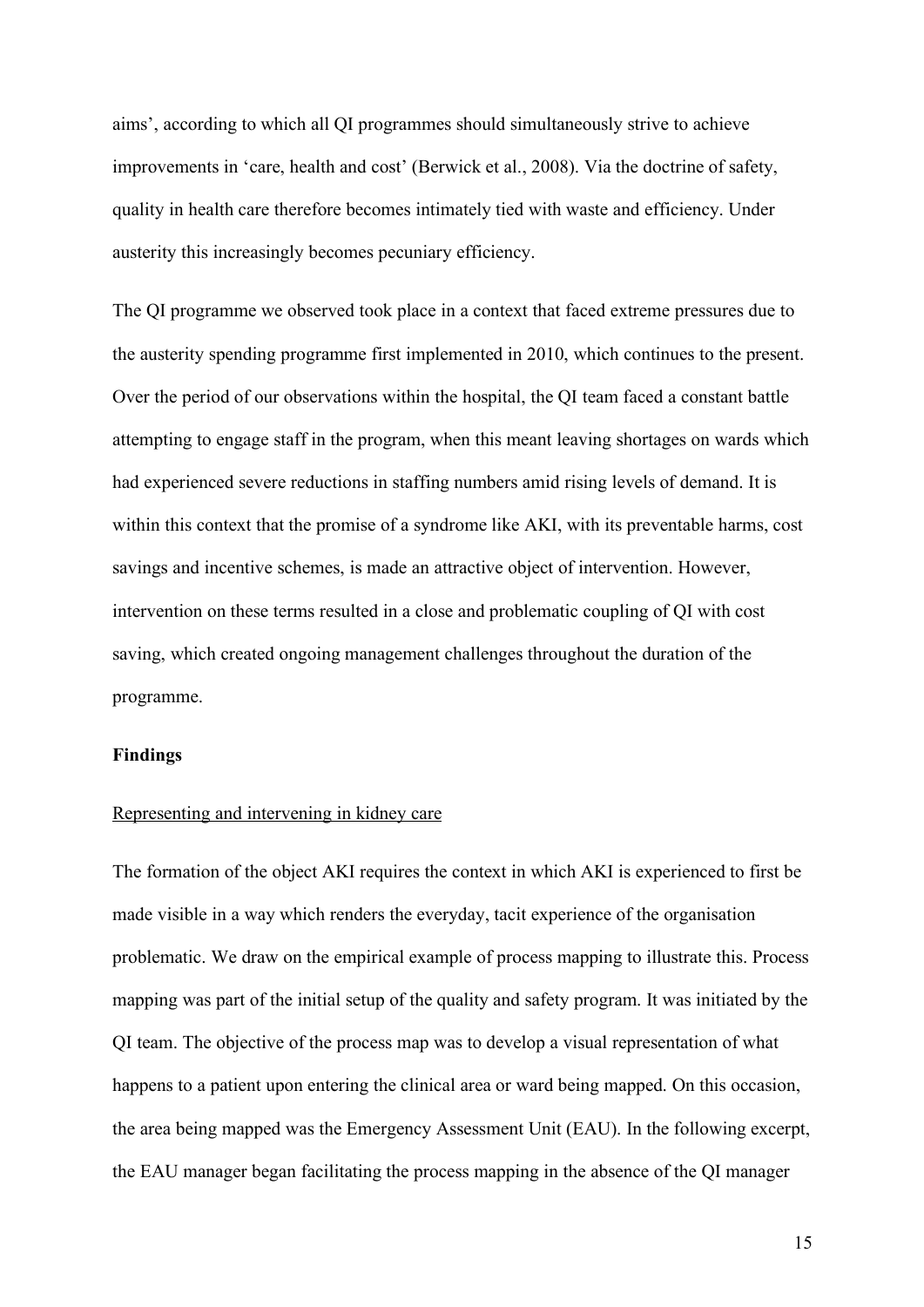who had not yet arrived. An EAU consultant was present, as were three or four ward staff – nurses and health care assistants.

*The mapping proceeds with the manager asking prompting questions and then writing down the responses of the clinical staff on coloured notes and sticking them on a white board to make the map. The manager opens with the question and then follows up responses with further prompts, in the following manner (Note; not verbatim transcript):*

*Q: How do AKI patients get onto the system*

- *A: Elective or emergency admissions.*
- *Q: Where do emergency admissions come from*
- *A: A&E, primary care, EAU, specialist referral*
- *Q: Tell me about EAU*
- *A: All patients are seen and assessed, and a risk assessment is carried out*
- *Q: What factors are considered?*

*A: Depends on the patient, and the kind of admission, there are many different possible risk factors you might look at.*

*Q: What happens next?*

- *A: Bloods are taken*
- *Q: And sent to biochemistry?*
- *A: Not always, depends on severity*

At this point the exercise was less than 5 minutes old, and there was a lot of discussion, and some debate and confusion about how the sticky notes should be placed in relation to one another. Some problems challenged the format of the sticky notes, some elements of the care process, such as the risk assessment that took place when patients first entered EAU, were too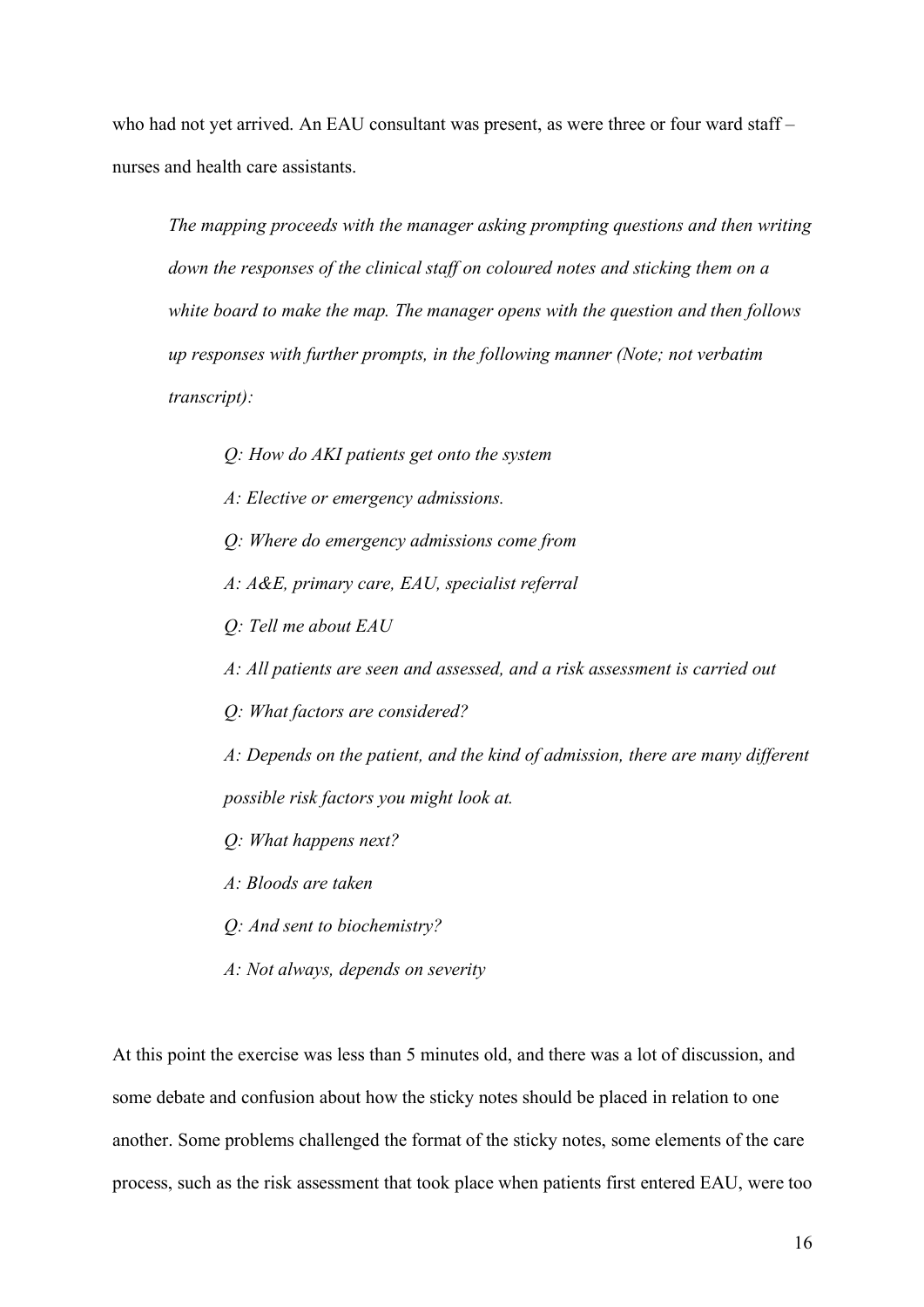multifactorial and context dependent to be represented in this way. It was not practical to have a different note for each different possible risk factor, and yet, different risks prompted different possible actions. The ideal of the linear pathway that can be mapped was being challenged. The exercise continued:

*Around this time a QI manager [hereon; Q1] came in. Q1 looked at the map and made a circumspect noise, which suggested to me that he felt the exercise wasn't taking shape in the way he hoped. So he took over and began with a new starting point, rather than starting from the beginning and saying 'what happens when a patient enters the unit', he flipped the process around and started with the desired outcome (the incentive scheme criteria for the discharge summary), and then asked the staff to think about the necessary steps that need to be in place in order to deliver this outcome. Q1 wrote down the incentive scheme criteria, and reminded everyone that 90% compliance was required, then wrote up a template set of prompts that needed to be answered at each stage of the map:*

- *1. What needs to be done?*
- *2. Who by?*
- *3. What needs documenting?*

*Returning to the map, Q1 started with the note that said 'bloods taken':*

*Q: What happens after bloods are taken A: The report comes back with the stage of AKI. Stage 1 or 2 are routine reports*

*Q: What happens to these?*

*A: The result goes on the EPR [electronic patient record]*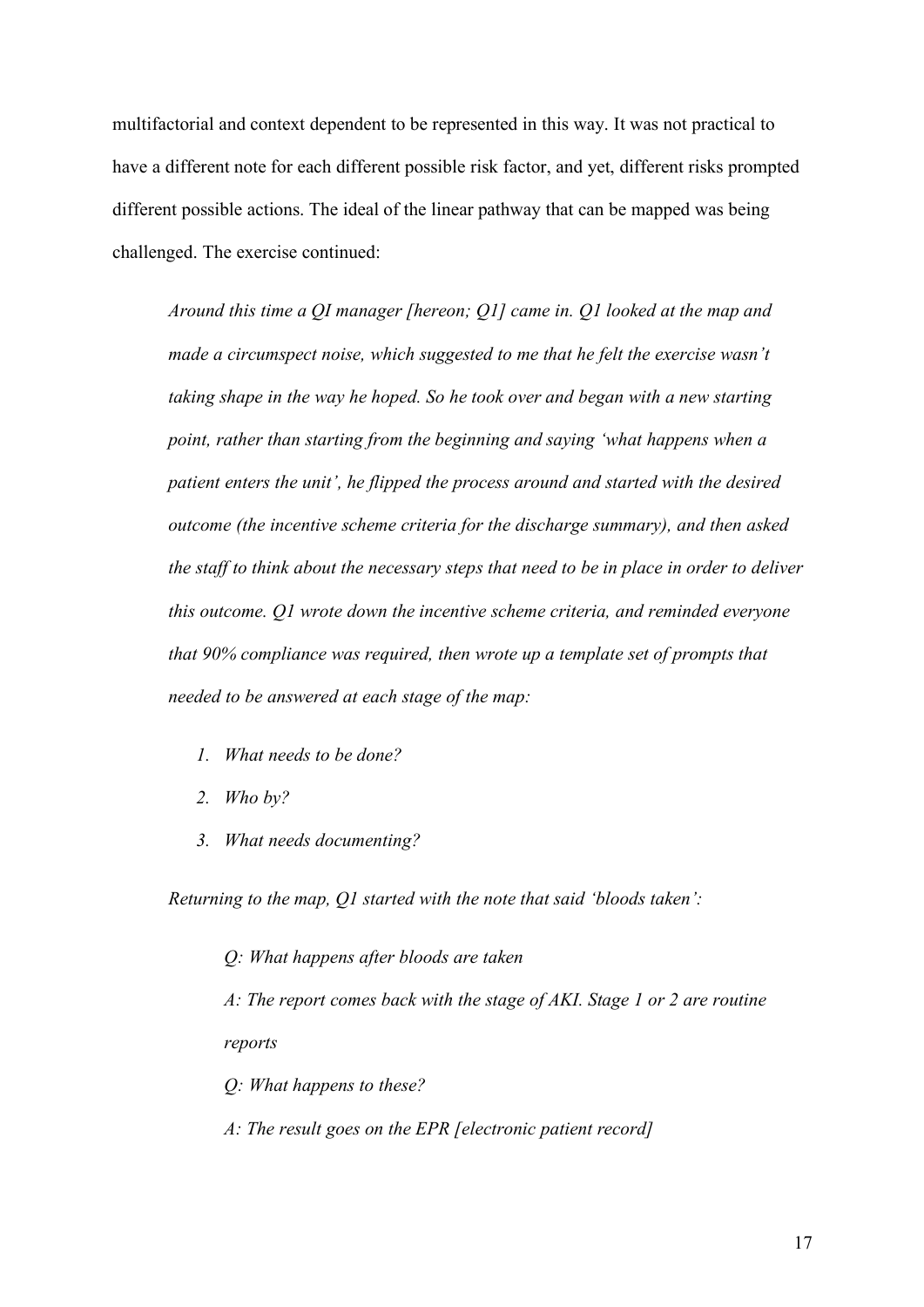*Q1 puts a note up saying 'AKI result on EPR' and next to it puts a bright yellow note saying 'incentive scheme (1)'.*

*Q: What happens to the 3s?*

*A: Flagged for biochemistry*

*Q: What does that mean?*

*A: The result is telephoned through to biochemistry*

*Q: Who answers the phone?*

*A: There isn't a dedicated member of staff to answer the phone*

*Q: What if no one answers?*

*A: We try again*

*Q1 puts a bright red note next to 'flag for biochemistry' which says: 'Risk: delay, telephone unmanned', then returns to the previous stage: Q: AKI result on EPR – who is aware of this? Are people looking for AKI results? (Another 'risk' note goes up)* 

*This kind of dialogue continued for approximately 20 minutes, by which time there were several 'risk' notes. Many of these related to the transfer of information between staff, and the actions which were prompted on the basis of information. Information transfer seemed to happen as part of the 'everyday' and it was not easy to systematise*  in the way the process mapping demanded. Where an action was required, there were *usually several possible actions that could be taken depending on other variables. In these instances Q1 prompted for further information, and created new notes with more 'risks' as well as 'actions' required in order to improve the automatic prompts and flags that could appear on the EPR, in order to guide decision making. Q1 finished by asking the divisional manager to lead a process whereby all risks were*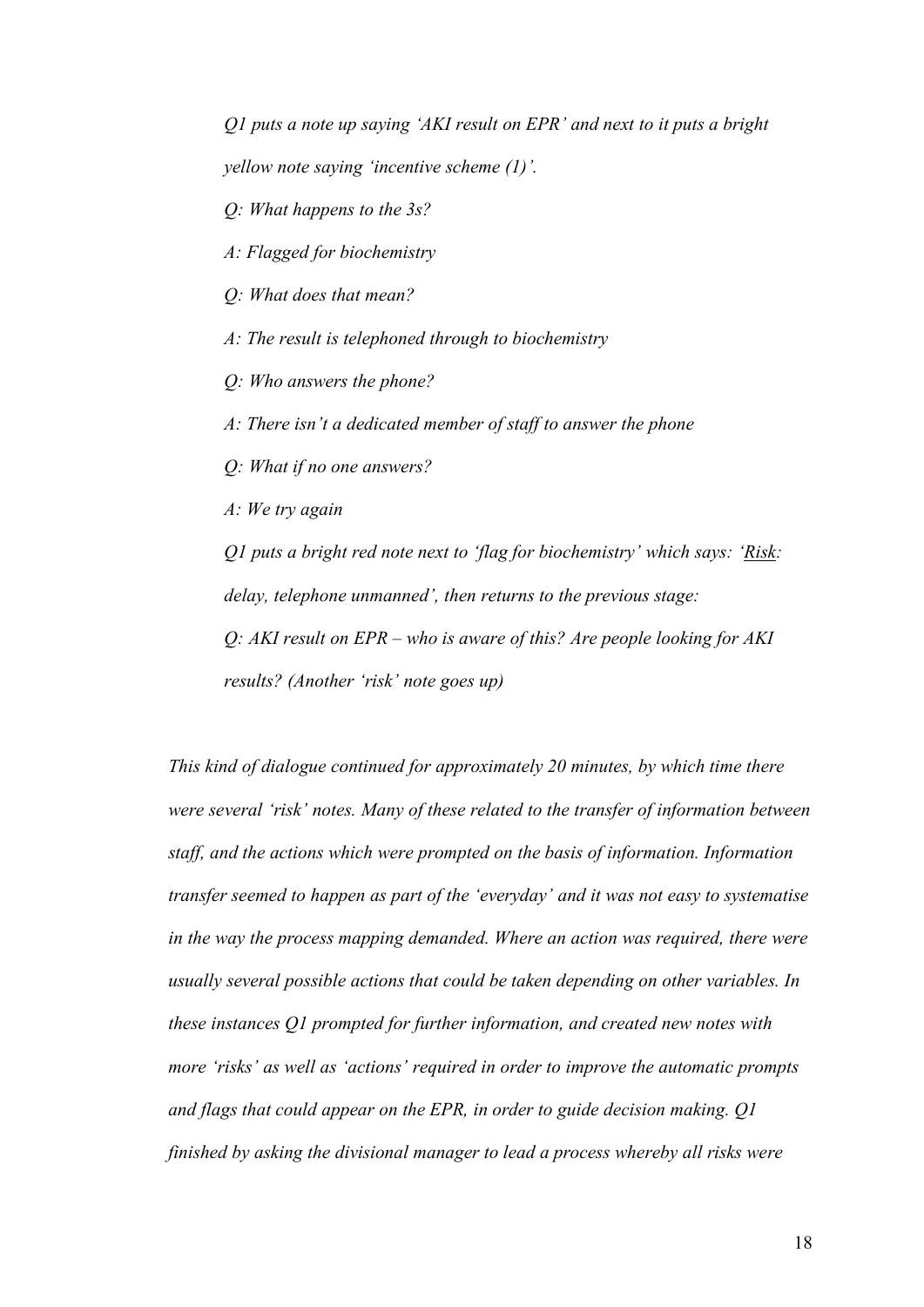*collected together and an action plan made for each one. Q1 reminded everyone to think about the standard that is required (the incentive scheme and 90% compliance) and the three prompts that need to go with each action.*

Process mapping mobilises a metaphor of the map and the journey which attempts to render events in a topographical and linear format. In the above encounter, the messy and tacit everyday process challenged this form of representation. Upon taking over, Q1 inverted the process, instead of starting with the patient and their entry to the unit, it now started with the desired outcome. To continue the metaphor of a journey, the mapping began with the destination and limited all possible routes according to this. This move naturalised the metaphor of the linear journey and instead made the everyday tacit process problematic. The actualisation of problems was documented according to specific 'risks' and 'actions' required for their amelioration. The process then created the possibility of ordering and ranking different clinical areas according to 'riskiness'. It also highlighted areas in which more specific prompts for action were required. This brings us to our focus in the next section on the devices which could translate the process of 'representing and intervening' that we have just described into subsequent action. The inversion involved in this interrogation of practice according to a naturalised future becomes an important adjunct to financialisation, to which we will return in the final empirical section.

#### Making caring practices count

In the process mapping, a situation was made problematic when the transfer of information, and actions following that transfer, were too dependent on the situated judgement and interaction of individuals. One of the tasks of the QI programme was to reduce the dependence on human initiated data generation and transfer. There were two technologies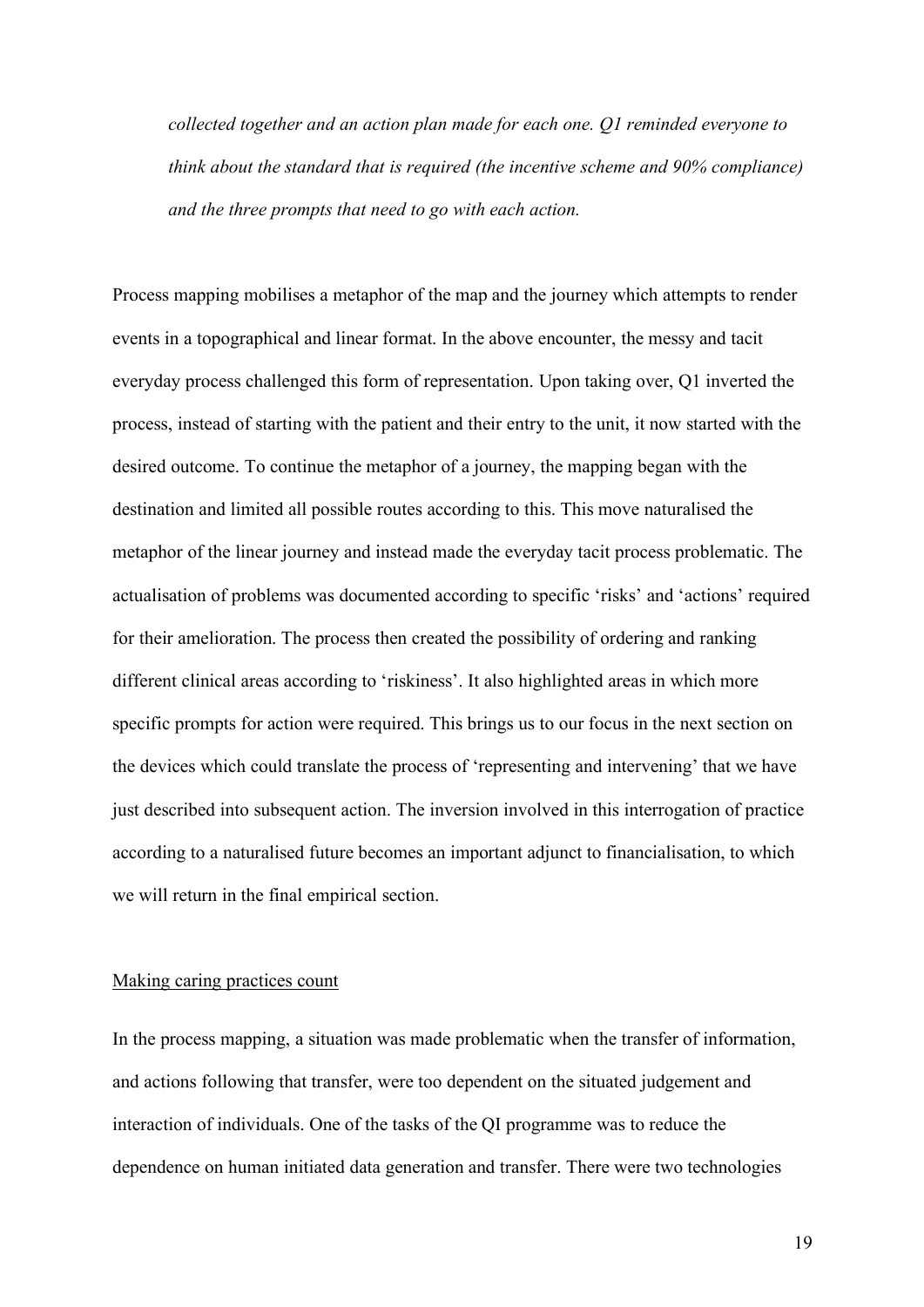that were central to this attempt; the algorithm producing an electronic alert for AKI, and the electronic patient record (EPR).

When routine blood work was sent to pathology, the algorithm produced an AKI alert if there was a measurable change in the levels of serum creatinine, a by-product of normal muscle metabolism, from baseline – the degree of change is represented as AKI stage one, two or three. The baseline is taken from previous blood results. Only if there is a previous blood result on record can the calculation be made and the alert produced. Where there is no prior result, recorded staff are required to find a baseline by searching manually through a patient's notes and following up with either a hospital where they have previously been admitted, or with their General Practitioner (GP), or by estimating on the basis of population data.

In addition to this reliance on data which might not be there, the algorithm also relies on human interaction and interpretation. It alerts staff only to the presence of an individual who is 'at risk of' developing AKI stage one, two or three. The alert does not substitute human work but requires and directs it. Qualitative judgement is required to interpret this result in the context of the specific circumstances of the case, and to make an appropriate decision. Because of the reliance on the baseline data, and the syndromic nature of AKI, the alert is a crude judgement, and is associated with both the problem of over and under alerting.

The imprecision of the technology, the dependence on pre-existing data, and the qualitative judgement of professionals, demonstrate the enmeshing of technology with people that Mol (2008) describes as central to a logic of care, which must allow both the subjective experience of the patient and the situated judgement of the professional to 'tinker' in the decision making process. However, the ideal of automation inscribed in the algorithm can render problematic this 'qualculative' enmeshing of qualitative and quantitative information (Moser and Law, 2006). Once the number is produced it enacts a binary – an individual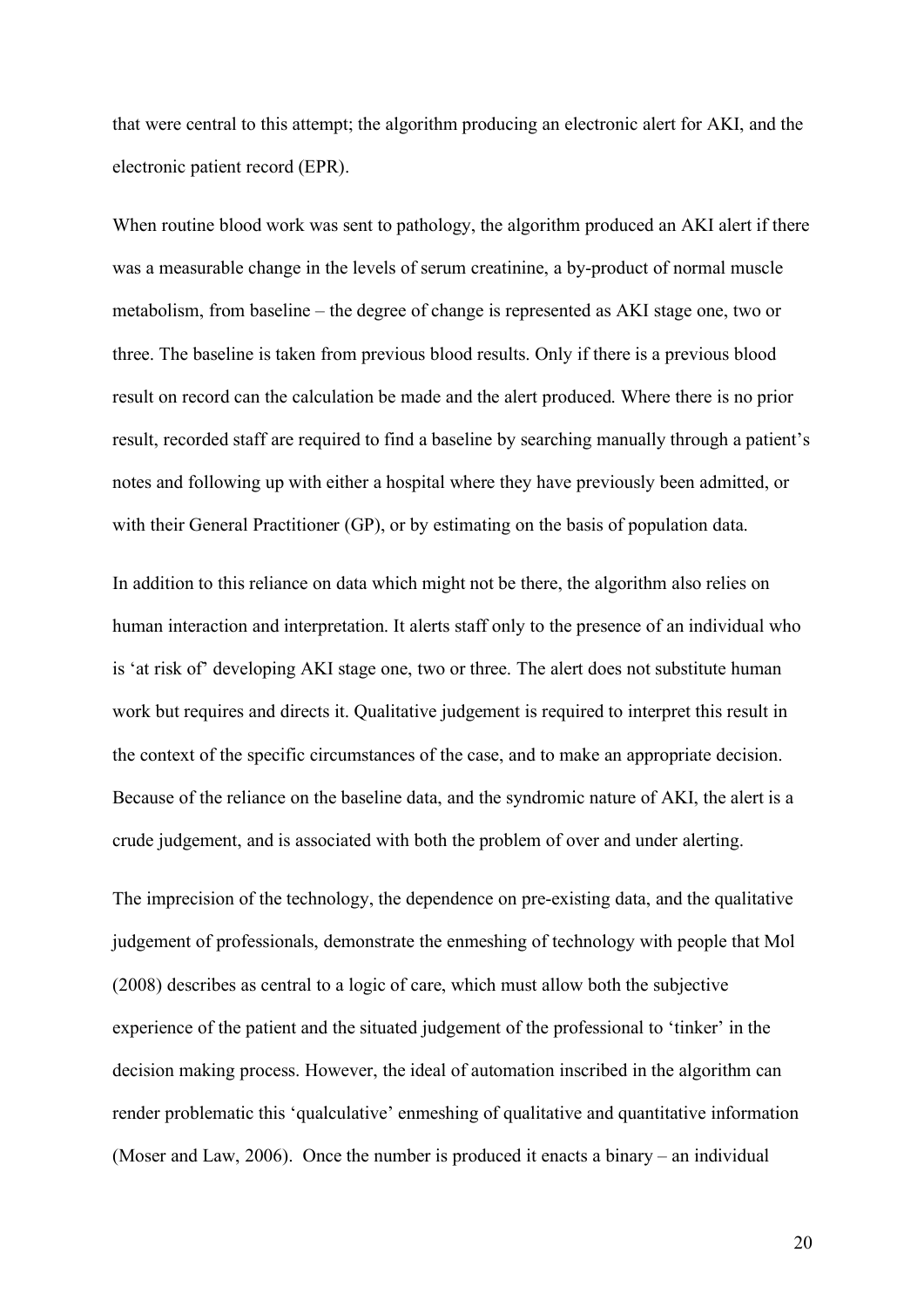either has AKI or they do not. This binary then produces two possible and divergent courses of action for staff. Each alert is documented and counts towards the statistical record of instances of AKI both within the hospital and nationally, while each instance of 'not AKI' is left undetected and not subject to an alert, with additional human resources required to investigate whether it might still be a case or not. The binary assumptions of calculative logics proliferate, with one binary producing another set: 'AKI/Not AKI' is followed up by 'appropriate/inappropriate' actions to be taken by staff (c.f. Peerally et al., 2017).

When the algorithm detects a possible AKI, the alert also registers instantaneously as a 'banner' on the EPR. This means that every worker looking at a particular individual's record will see a highlighted bar at the top of the screen alerting them to the possible presence of AKI. Along with the banner comes a set of prompts.

*So I think the EPR keeps it in focus. So I think it's a kind of something that underpins the education support, the awareness raising. So I think that because it's there and coming at you every time you're looking at a patient that's kind of reinforcing us. So it's kind of triggering off those memories about, "oh yeah, well we did the AKI learning package the other week and now I know what that means and what that's all about." So I think the fact that it is high profile within EPR and, you know, there is no kind of avoiding that (Q3).*

It follows that blood that does not prompt an alert will make no further appearance on EPR, until such time that another sample is taken and the status changes. Blood that is marked as AKI becomes a target for communication and intervention, and the EPR 'triggers' the appropriate staff response. This reinforces the binary function of the algorithm, which reduces the complexity of qualitative decision making down to a 1/0 choice. The EPR then directs the appropriate steps to be taken for the '1s'. Together, the algorithm and the EPR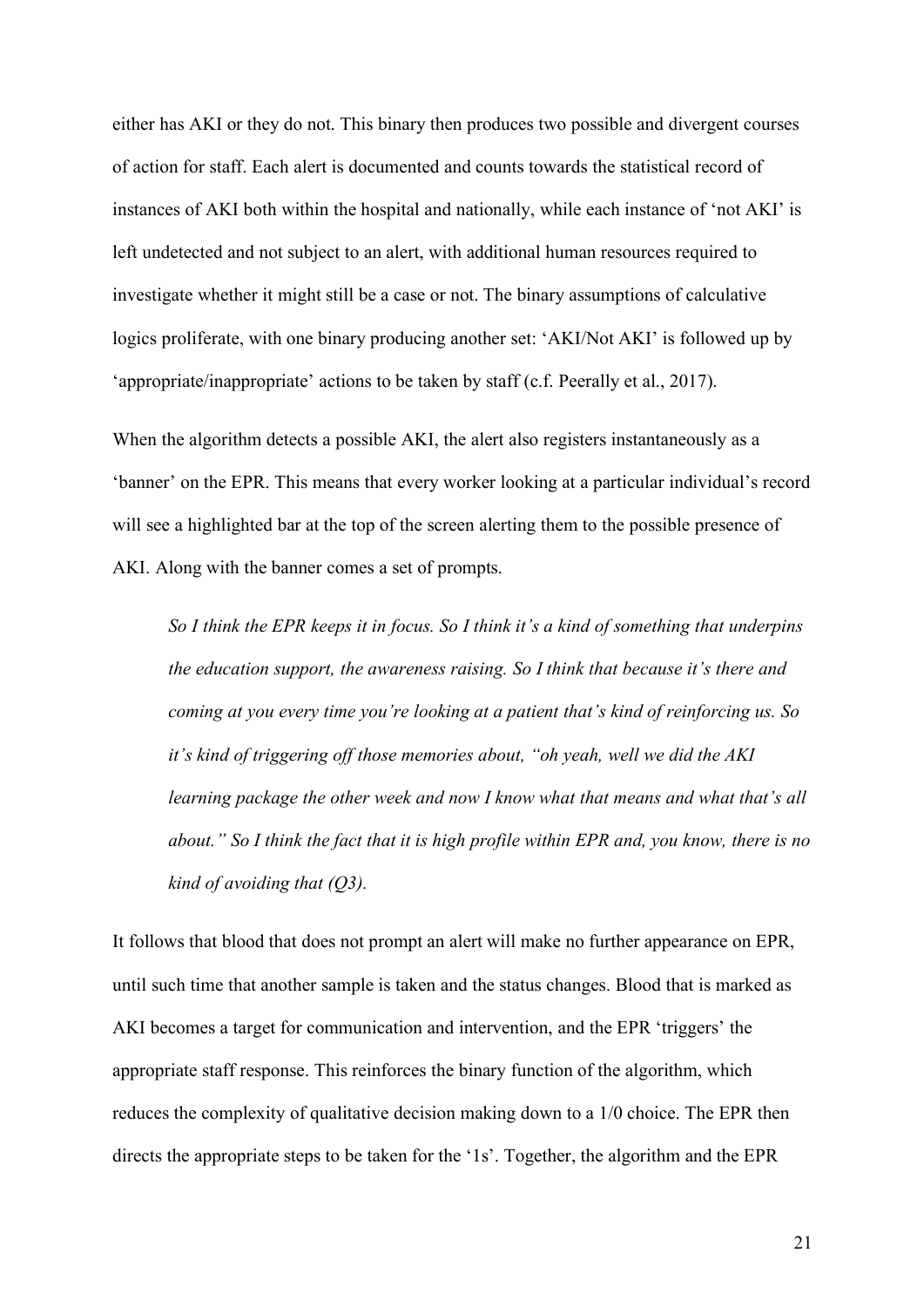then signal the point at which the number becomes detached from one normative order and becomes an active part of another; prompting a surveillance regime and directing particular actions, regulating responses and tallying the normal and deviant:

*So if you're making a decision, so like the pharmacist's review, so the pharmacist's review conducted within 24 hours of admission or 24 hours of the first AKI alert, when you do that review there's a section on their review document that says; "I've discussed this with the clinical team", "I've discussed this with…" and you put the names of the people that you've discussed this with, and; "the actions we've agreed on are…" and so on and so forth. So that will give you then a kind of audit trail of, "what did we do?", "who did we communicate that with?", "what actions did everybody take?", so we can actually look at that pathway and say, "did we tread the right path for this patient?", "did we do everything we possibly could, everything that best practice dictates we should and are we compliant with the guideline at the same time?"(Q3)*

In the above quote the EPR plays a role in developing the relationship between care, risk and audit. Organised care is represented as risky (as in the example of process mapping above). The EPR also conducts a kind of implicit problematisation, but in addition offers a more directive means to 'improve' care, by producing an auditable account of the 'right path'. The understanding of 'good care' inscribed in the EPR is therefore 'compliant' care. The implication is that if something goes wrong, an account can be presented through which fault, or its absence, can be identified. A further implication is that this kind of 'process' data can be collected together to tabulate and compare the performance of departments within an organisation, or between different organisations. In the last section of our findings, we show how the incentive scheme acts as a mechanism to translate the risks associated with this data into costs.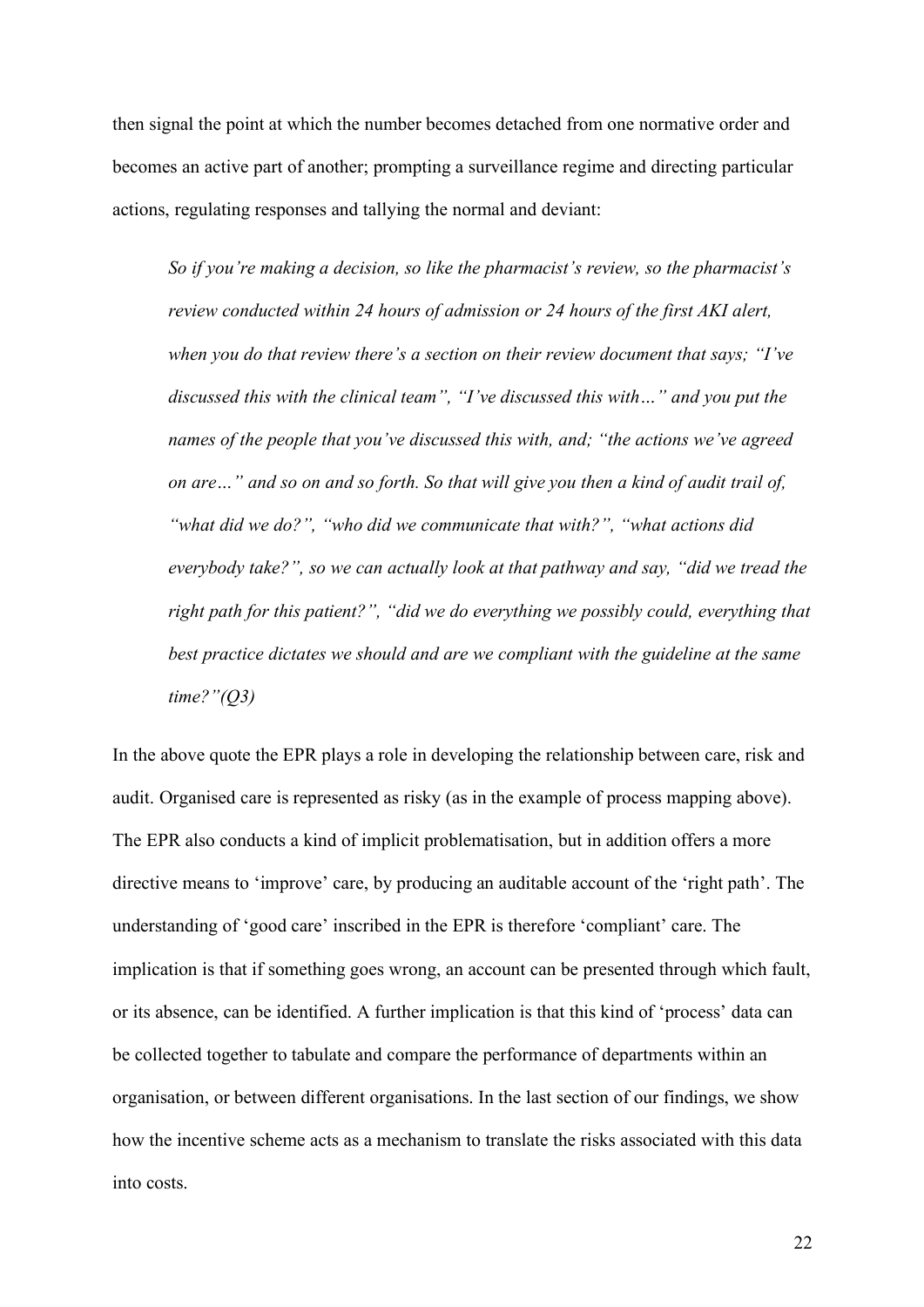#### Decision-making using kidney numbers

Once practices and the organisational, human and relational processes in which they are situated have been materialised into numbers, these numbers participate in new ways in the experience out of which they were generated. The adoption of the incentive scheme within the hospital provides the empirical material to demonstrate this process. The incentive scheme was adopted in April 2015, after which there was a 3 month period during which the organisation agreed thresholds with NHS England against which their data would be monitored. Data was then counted over four quarters, with the threshold rising up to the preagreed limit by the fourth quarter. The agreement of thresholds is therefore a crucial part of the process, and these considerations were high on the agenda of the AKI steering group over this period:

#### *Steering Group May 2015*

*Q2 is taking the group through the 'assurance' part of the agenda, which at the moment is dominated by the incentive scheme. Q1 is concerned that the AKI stages are not being recorded, he had thought that EPR should improve this, but so far it doesn't seem to have (he notes this with the EPR technician, to be discussed in more detail later on), he also notes that medication reviews are poor (I think he means not being done when they should be, rather than being done badly), and that there are missing discharge summaries (It is not clear whether this means the whole discharge summary is missing, or just the AKI data that is meant to be recorded on them). Q2 ends with a warning that July will be the start of financial penalties if they don't meet the standard. She sets priorities: EPR and medication review.* 

#### *Steering Group June 2015*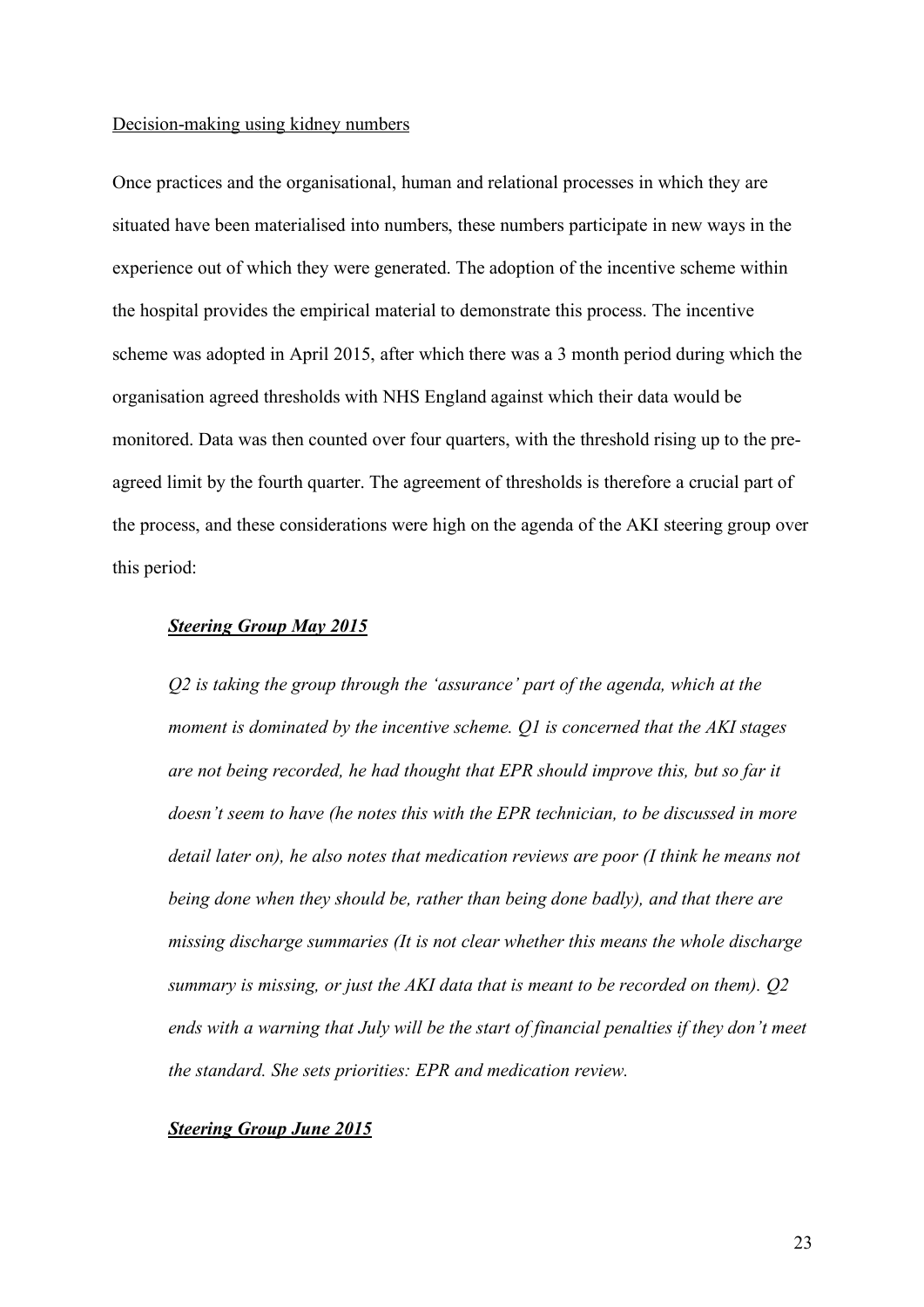*The agenda today is almost entirely assurance (incentive scheme). Q2 once again leads the discussion, though this time the lead renal consultant (RC1) also contributes. RC1 sets out the pre-agreed thresholds across the four quarters. RC1 emphasises the importance of 'aiming low' in the thresholds, there are some smiles around the room at this, but it appears that RC1 is being quite sincere, saying that if the organisation don't comply with these thresholds then they will face financial penalties. RC1 finishes by saying that data 'counts' from the 1st July (next week).*

In the above excerpts, the incentive scheme directs practice through 'thresholds' and 'penalties': thresholds are a conservative guess at what might be achieved in practice. As observed above, practice is made up of a number of interacting qualitative and quantitative processes, all with multiple contextually sensitive variables. Once the threshold is set, the quantitative target directs the practice. Improvements in practice are then driven by the idea of 'penalties', which associates insufficient improvement with cost. This involves the naturalisation of the outcome yet to be achieved – that is, it creates a projection in which the full 'bonus' that the incentive scheme represents is achieved, and makes this the benchmark against which the present is costed.

In the example of process mapping above, we saw a compressed example of this futureinversion in practice, when Q1 used the incentive scheme standards as a means to render a simplified representation of the hypothetical patient journey, in so doing highlighting areas of risk. In the working group meetings that followed the initiation of the incentive scheme, this process was stretched out over a period of months, with each new set of numbers prompting the further identification and interrogation of problems in practice:

#### *Steering Group Memo December 2015*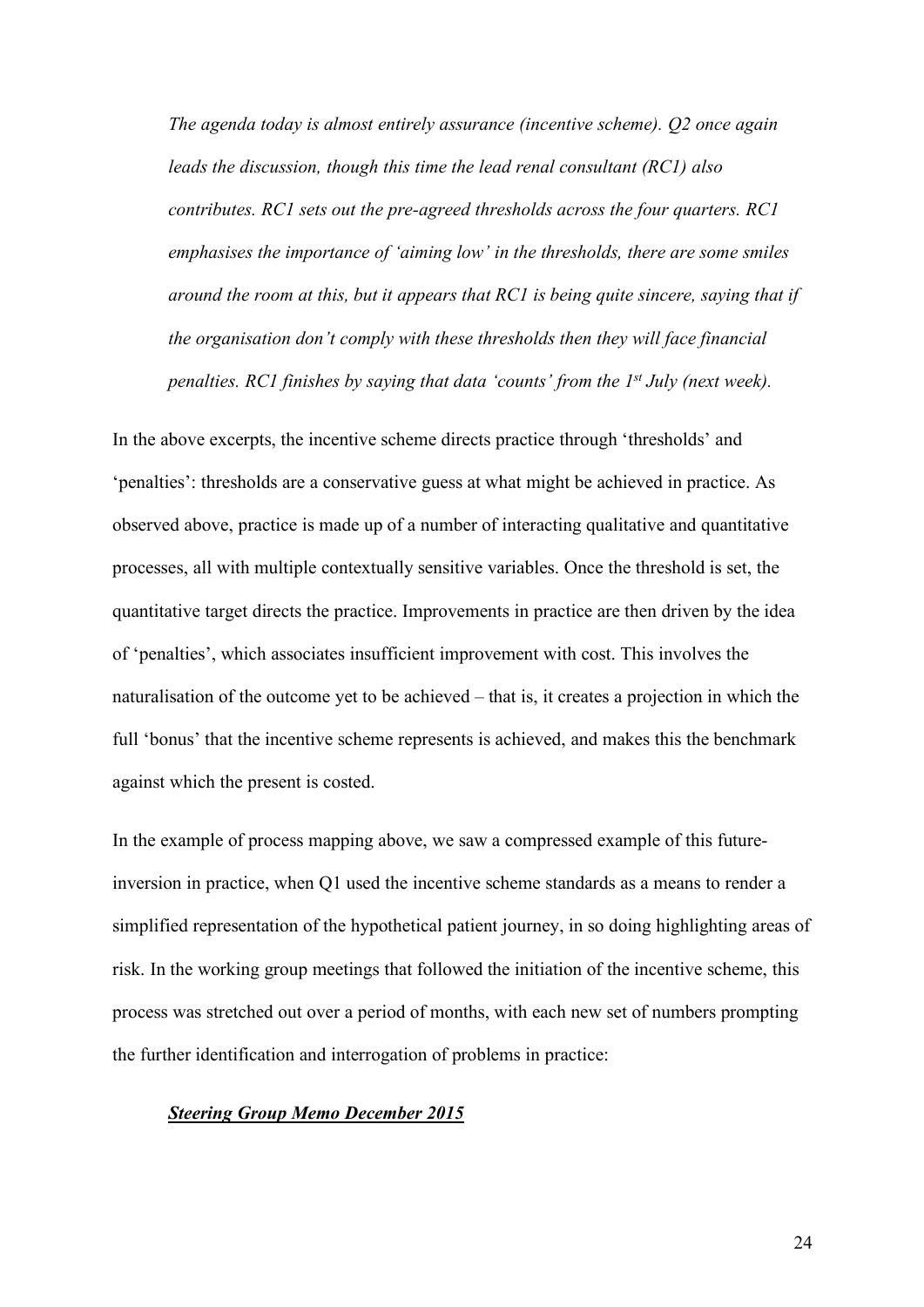*The AKI incentive scheme figure is currently at 78% and our target is 90% by the end of Quarter 4 (March 16). There is concern that some patients are still falling through the net at weekends when discharge information is not updated on EPR. It may be worth looking at the work done by the surgical high dependency unit around out of hour's interventions (urine dip/protein).*

*There needs to be exploration about whether EPR could accommodate a drop down option for the different repeat blood options we devise with the junior doctors.* 

*Educating junior doctors is key to getting this right. We will be talking to Foundation Year 1s every 2 weeks prior to their Tuesday teaching session.*

#### *Steering Group Memo March 2016*

*We were at 75% in Q3 against a target of 70% and need to reach 90% at Q4.*

*The focus is on discharge summaries and the QI team have informed all medical directors.* 

*There are a few things we could look at:* 

- *1. Pharmacy EPR might miss an opportunity when there is a flag after the follow up is completed.*
- *2. Consultant X's algorithm on bloods at discharge has been sent to junior doctors and pharmacology and is being tested*
- *3. Query to QI3 re showing the AKI has been resolved on EPR*
- *4. "Bloods" within 1 week is unlikely to be done by GPs and the incentive scheme asks for a "Reasonable Follow-up"*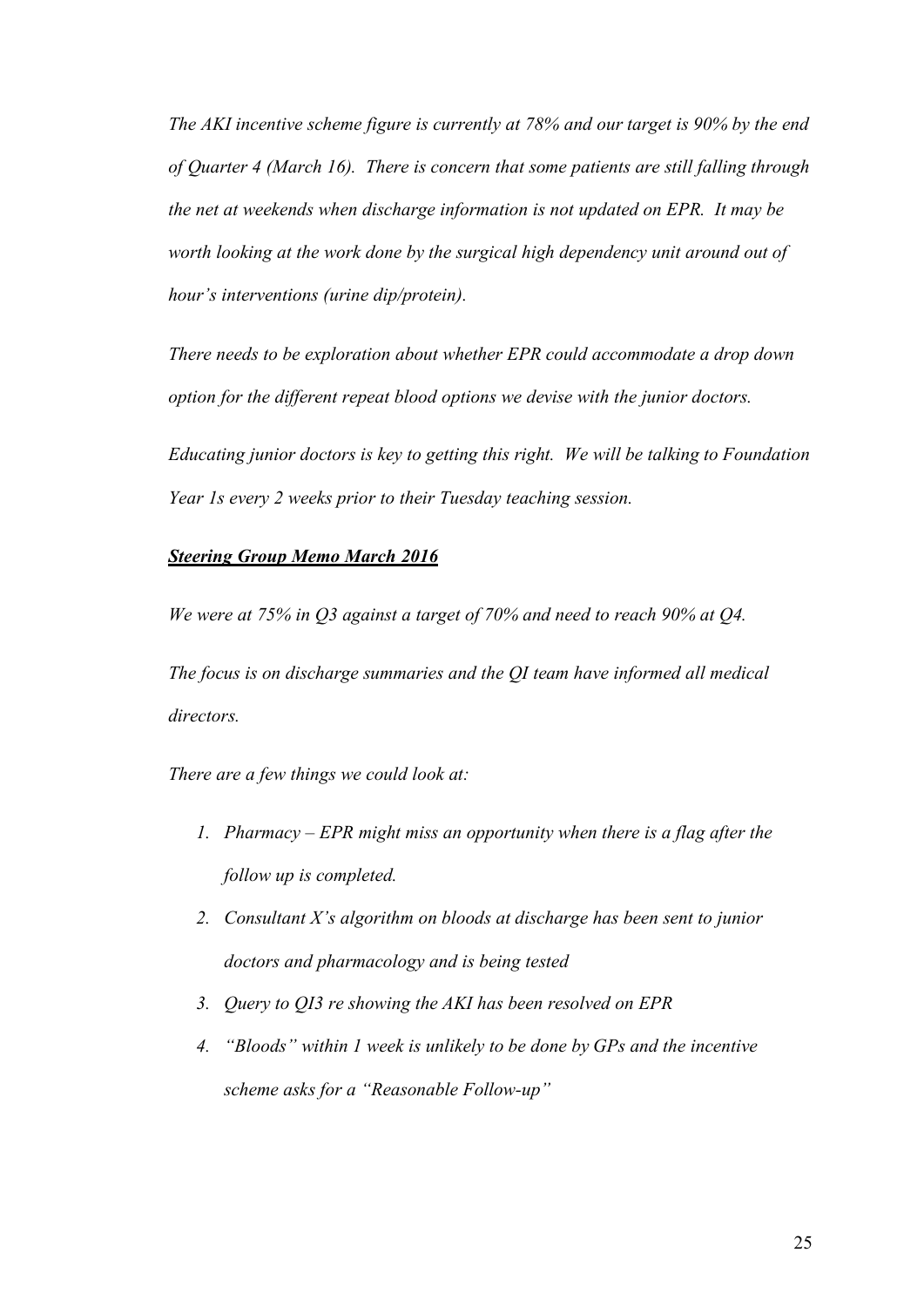As these two excerpts show, the data, whether the organisation is meeting the quarterly targets or not, is taken as an opportunity to further interrogate practice. Qualitative judgement is then mobilised to suggest further possibilities for the regulation of moment-to-moment action. Often this revolves around 'known' risks (such as junior doctors, who rotate regularly between departments, or situations involving the transfer of information or individuals between departments, such as the pharmacy reviews). This search for possible further regulation then drives the selection and presentation of data to be shown in EPR, and further develops the directives that are deemed necessary to prompt action towards compliance in the moment.

The incentive scheme prompts the organisation to make a set of financial projections, which are objectified and turned back onto practice in order to direct improvement. This process renders risks as costs – the compliance inscribed in the EPR here is transformed into financial compliance.

The incentive scheme projected a financial future which established a relationship of debt within the programme – if the programme was not successful then the organisation would be penalised. Therefore, not only can the incentive scheme be shown to be directing the QI program, but in so doing, it created a separation of orders, where the 'narrative' of the QI programme became a speculative attempt to explain the numbers and a performative account to maintain commitment on the frontline, while the numbers were detached in order to be made public through regional and national reporting networks.

#### **Discussion**

The financialisation of AKI involves the transformation of discrete episodes of illness, and their associated practices, into numbers on an accounting table. This results in a schism, in which the numbers of improvement become the means by which organisations can present an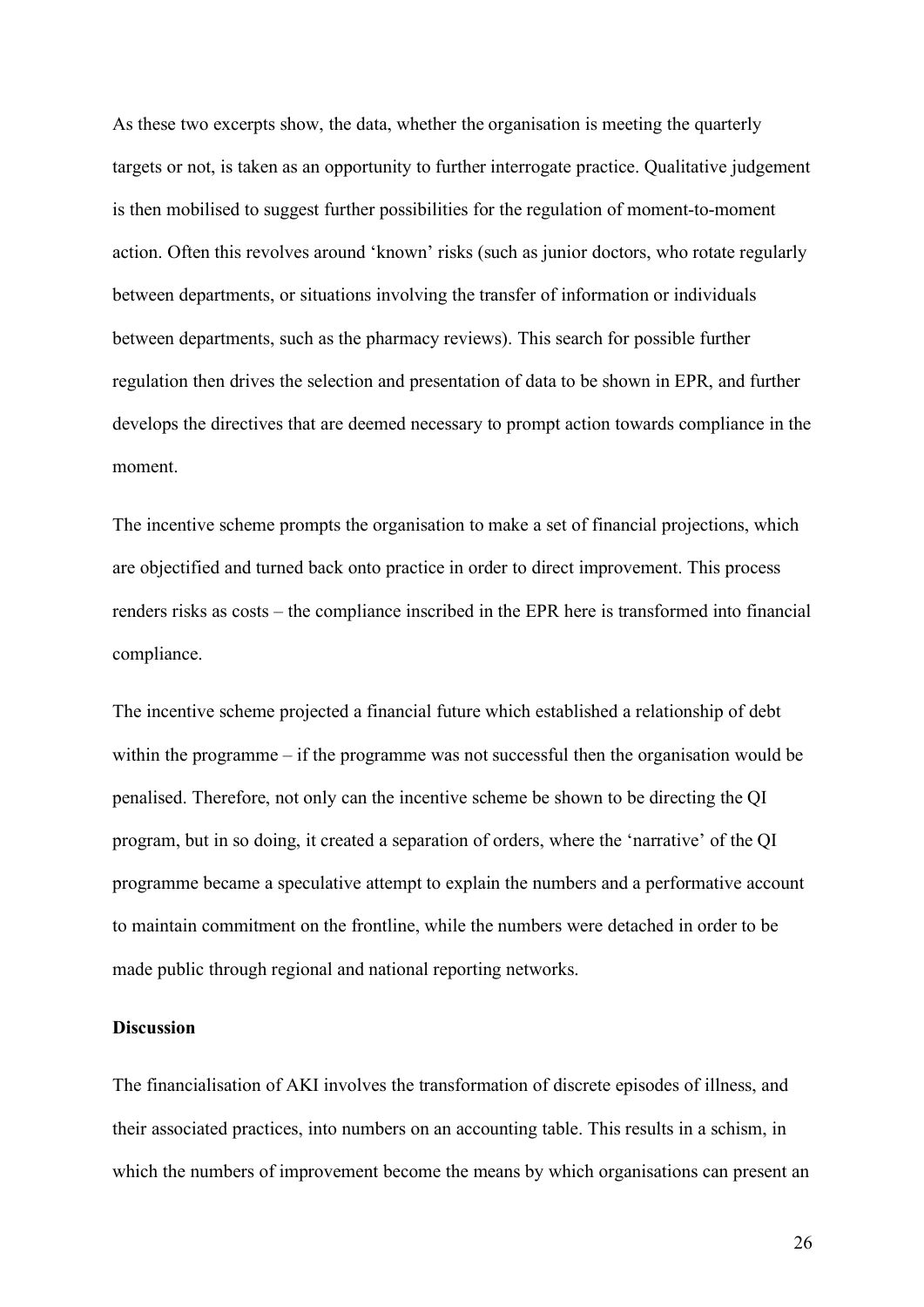external account to be tabulated and compared with other organisations, while the QI programme itself becomes a performative narrative to maintain commitment and stability on the frontline (c.f. Froud et al., 2006). Our argument is significant for the study of health care organisation and points the way to a future research agenda for the study of financialisation in this and other public sector domains.

In the first presentation of data, we used the example of process mapping to show how the wards participating in the QI programme were represented as problematic and made a target for intervention. In this case, the first step towards the generation of a new normative order involved a *disordering* of the present. In the second presentation of data, we showed how the algorithm and electronic patient record worked together to enact a shift from one (qualitative) order to another (calculative). This created an auditable account of a compliant care process and directed staff actions towards the achievement of it. In the last presentation of data, we showed how the incentive scheme translates compliance into finance, by projecting the future attainment of a financial goal back upon practice. In so doing it establishes a debt relation between the programme and the organisation. In this way financially oriented forms of accountability such as the incentive scheme 'hinge' between government debt and the daily practices of care within hospitals (c.f. du Gay et al., 2012). The economic and political narrative of austerity then directs the production of numbers at the organisational level for the purposes of finance and accounting.

Our study contributes to the emerging body of work on financialisation in the public sector (du Gay et al., 2012, Froud et al., 2009). Our aim has been to describe the materialisation of financial concerns and relationships within the banal everyday of a QI programme for acute kidney injury. As quality, safety, and improvement are key everyday operators within all public service organisations, we expect our argument to be broadly generalisable to other domains within and beyond health care and in other national contexts. Of course, the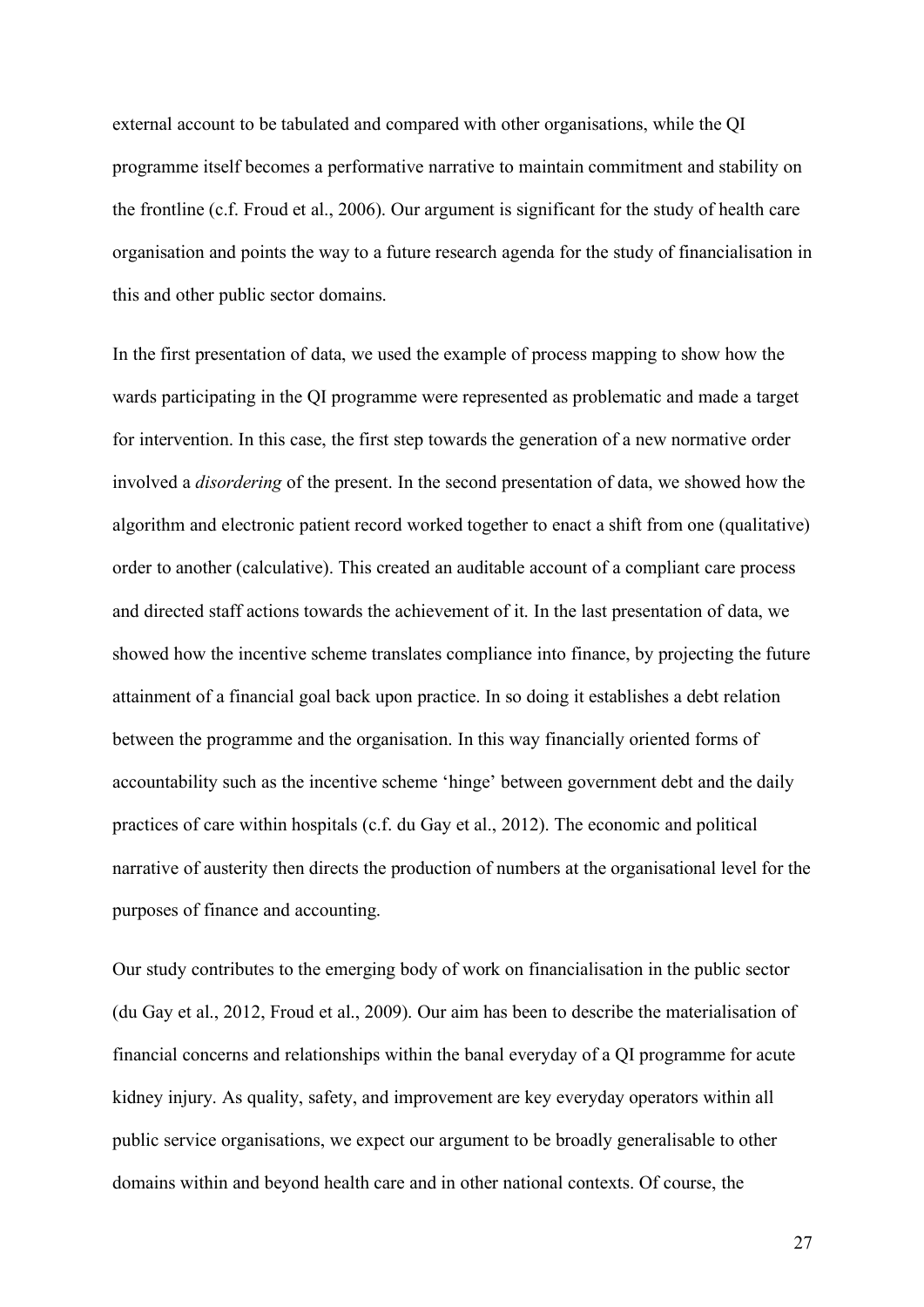mechanisms and the translational work they do will be key to specifying these processes within different contexts.

Within the domain of sociological studies of health care quality and safety, we have built upon Waring's (2009) study of the translation of qualitative judgement into quantitative organisational arrangements (from care to risk), by showing how these arrangements then go to work, both back 'down' upon daily care, and 'up' to organisational accounting and decision making (from risk to cost). This then demonstrates how financialisation moves us beyond the familiar tensions of managers versus professionals, as the work of both ends up being subjugated by an organisational need to produce improved numbers. This could be read as the organisational dimension of the process Waring (2007) describes as adaptive regulation, in which medical professionals internalise managerial safety norms even as they resist them. Here, beyond both managers and professionals, the idea of 'safety' itself was being regulated by financial norms, and although it was often clear that individuals were aware of this regulation and its drivers – for example, in the widespread criticism we heard of the incentive scheme, from both managers and practitioners, and its directive and financialised approach – this did not stop individuals directing their energies towards the successful achievement of the standards it required (cf. Allen, 2016), or prevent the cooptation of a set of medical practices by another order (cf. Harrison, 2009). This indicates an implicit collective understanding that the macro processes described in the early part of this paper are treated as inevitable, and a kind of work we can refer to as *organisational caretaking* is directed to ensure organisational survival. However, this very same work further reproduces and naturalises those same conditions. Therefore, as the numbers produced by this work appear increasingly independent, so too the importance of adaptation, resistance and other kinds of human agency are diminished.

#### **Conclusion**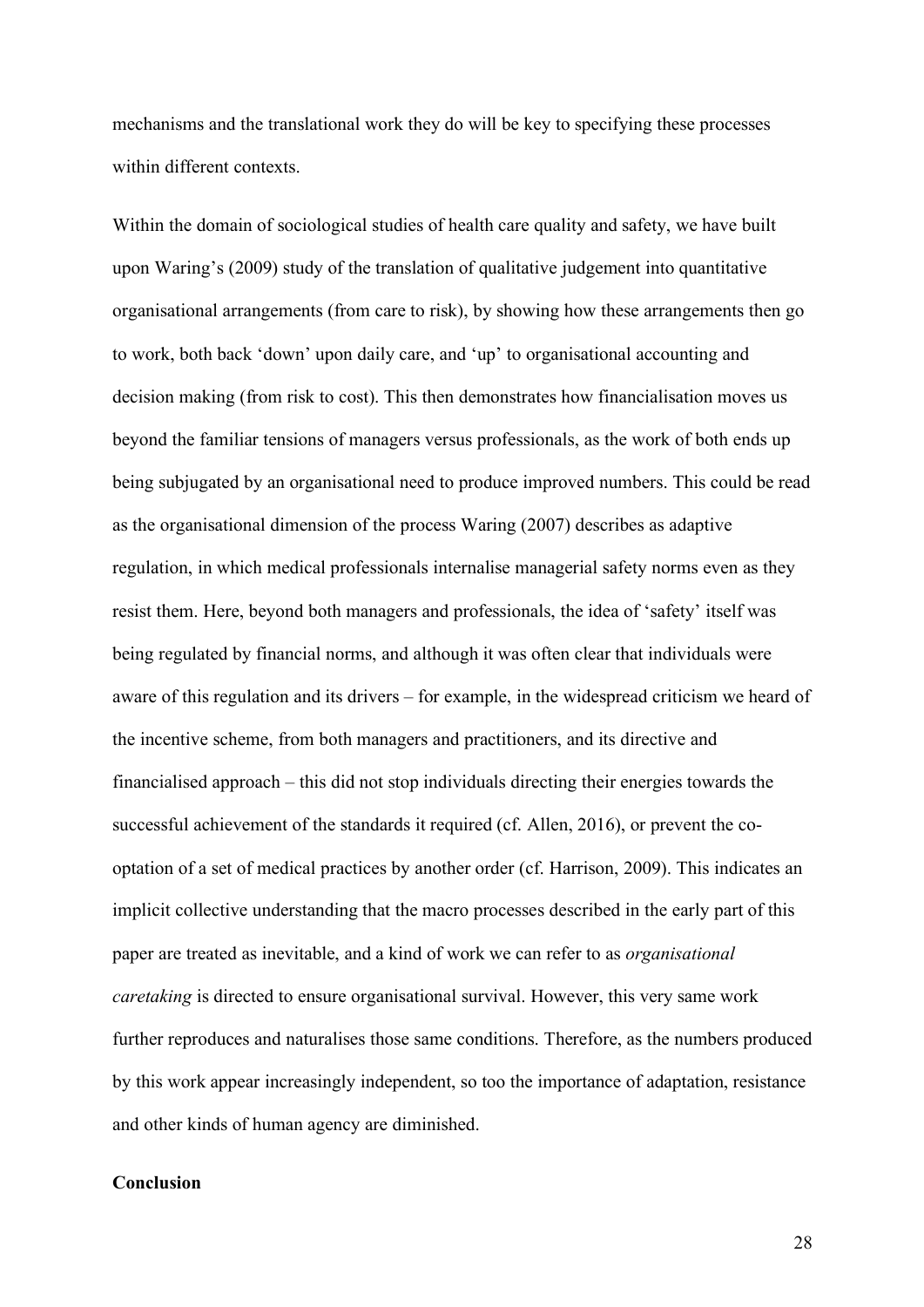Our analysis has extended the literature on financialisation to open up a new way of looking at health care organisation. Almost half a century after the introduction of new public management was justified with reference to the need for entrepreneurialism, individuals within public service organisations continue to live with, enact and internalise the logics of markets and managerialism. Producing auditable accounts of care, reducing costs, and limiting human autonomy now appear as matters of fact.

Among the possible consequences of the transformation we have described here is the neglect of what Mol (2008) describes as the *enmeshed* and *entangled* practice of care. This kind of practice is essential for the increasingly complex meeting of subjectivity, technology and politics experienced in contemporary health care organisation. Financialisation can therefore threaten healthcare. Caring practices in health will not simply stop. Human agency and the professional ethos continue to be important, but they are increasingly being rendered organisationally illegitimate, wasteful, risky and costly through financialisation. This is compounded by further decreases in public expenditure on healthcare, which threaten the ability of staff to 'go beyond' in the manner that care and their professional norms demand. Possible solutions to this problem are beyond the scope of this paper but problematising the present, as we have, is a helpful starting point for thinking about how to generate alternative futures *in* the present.

#### **Acknowledgements**

The authors would like to thank Kath Checkland for her comments on an earlier draft of this paper and also thank the two anonymous reviewers for their thoughtful consideration and constructive guidance.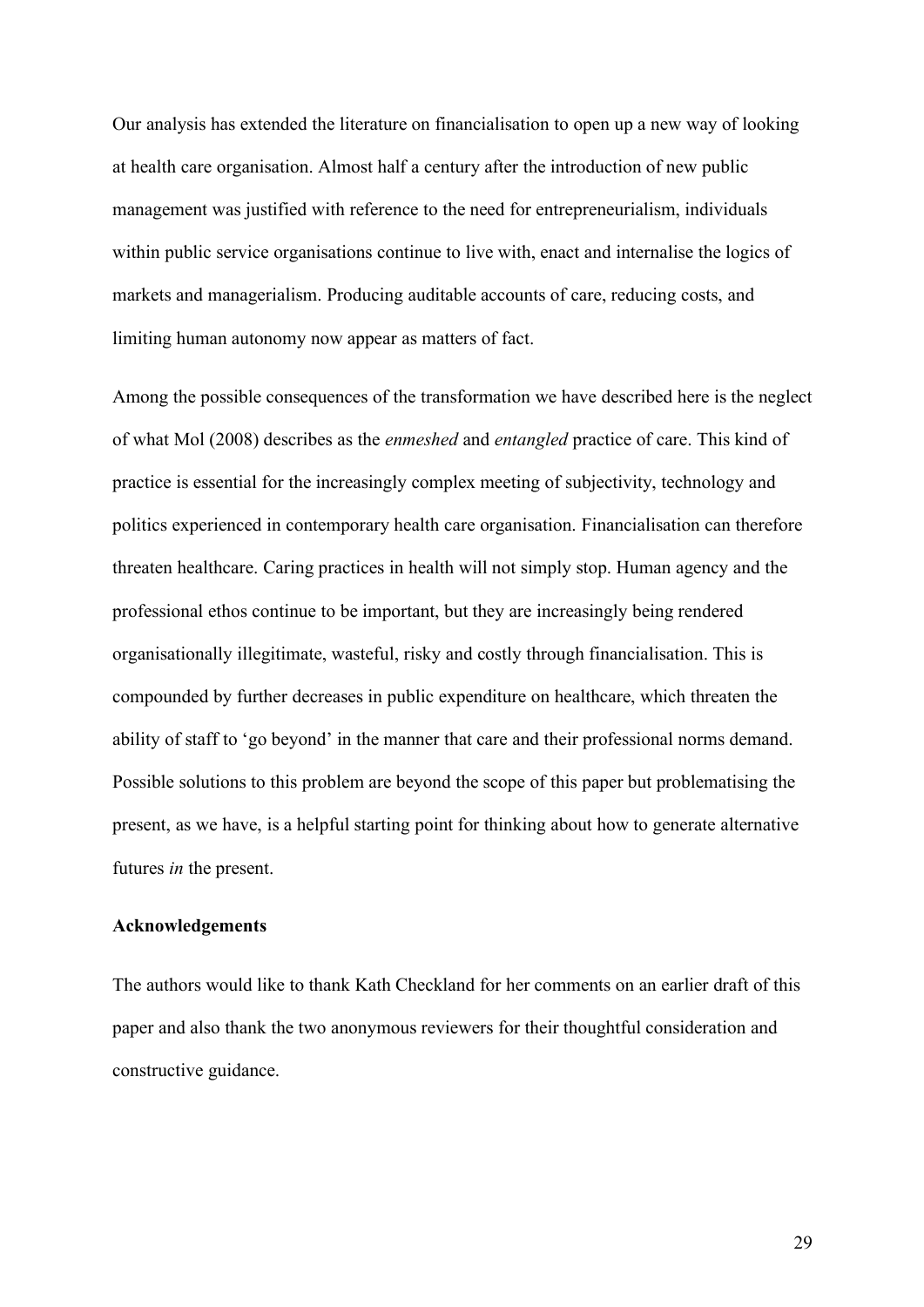This research was funded by the NIHR CLAHRC, Greater Manchester. The views expressed

in this article are those of the author(s) and not necessarily those of the NHS, NIHR or the

Department of Health and Social Care.

#### **References**

- ALLEN, D. 2016. The importance, challenges and prospects of taking work practices into account for healthcare quality improvement. *Journal of Health Organization and Management,* 30**,** 672-89.
- AVELING, E. L., PARKER, M. & DIXON-WOODS, M. 2016. What is the role of individual accountability in patient safety? A multi-site ethnographic study. *Sociology of Health and Illness,* 38**,** 216-32.
- BELLOMO, R., RONCO, C., KELLUM, J. A., MEHTA, R. L. & PALEVSKY, P. 2004. Acute renal failure - definition, outcome measures, animal models, fluid therapy and information technology needs: the Second International Consensus Conference of the Acute Dialysis Quality Initiative (ADQI) Group. *Critical Care,* 8**,** R204-12.
- BERWICK, D. M., NOLAND, T. W. & WHITTINGTON, J. 2008. The Triple Aim: Care, health, and cost. *Health Affairs,* 27.
- BRESNEN, M., HODGSON, D., BAILEY, S., HYDE, P. & HASSARD, J. 2017. Mobilizing management knowledge in healthcare: Institutional imperatives and professional and organizational mediating effects. *Management Learning,* 48**,** 597-614.
- BYWATERS, E. & BEALL, D. 1941. Crush injuries with impairment of renal function. *British Medical Journal,* 1**,** 427.
- CHECKLAND, K., MCDONALD, R. & HARRISON, S. 2007. Ticking boxes and changing the social world: data collection and the new UK General Practice contract. *Social Policy & Administration,* 41**,** 693-710.
- CLEGG, S., HARRIS, M. & HÖPFL, H. 2011. *Managing modernity: beyond bureaucracy?,*  Oxford, Oxford University Press.
- CUSHEN, J. 2013. Financialization in the workplace: Hegemonic narratives, performative interventions and the angry knowledge worker. *Accounting, Organizations and Society,* 38**,** 314-331.
- D'ARISTA, J. 2005. The role of the international monetary system in financialization. *In:* EPSTEIN, G. (ed.) *Financialization and the world economy.* Cheltenham: Edward Elgar.
- DU GAY, P., MILLO, Y. & TUCK, P. 2012. Making government liquid: shifts in governance using financialisation as a political device. *Environment and Planning C: Government and Policy,* 30**,** 1083-1099.
- EPSTEIN, G. 2005. Introduction: Financialization and the world economy. *In:* EPSTEIN, G. (ed.) *Financialization and the world economy.* Cheltenham: Edward Elgar.
- ERTURK, I., FROUD, J., JOHAL, S., LEAVER, A. & WILLIAMS, K. 2008. Financialization at work: key readings and commentary. London: Routledge.
- FERLIE, E., ASHBURNER, L., FITZGERALD, L. & PETTIGREW, A. 1996. *The New Public Management in action,* Oxford, Oxford University Press.
- FINE, B. 2010. Neo-Liberalism as Financialization. *In:* SAAD-FILHO, A. & YALMIN, G. (eds.) *Transitions to Neoliberalism in Middle-Income Countries: Policy Dilemmas, Economic Crises, Mass Resistance.* Abingdon: Routledge.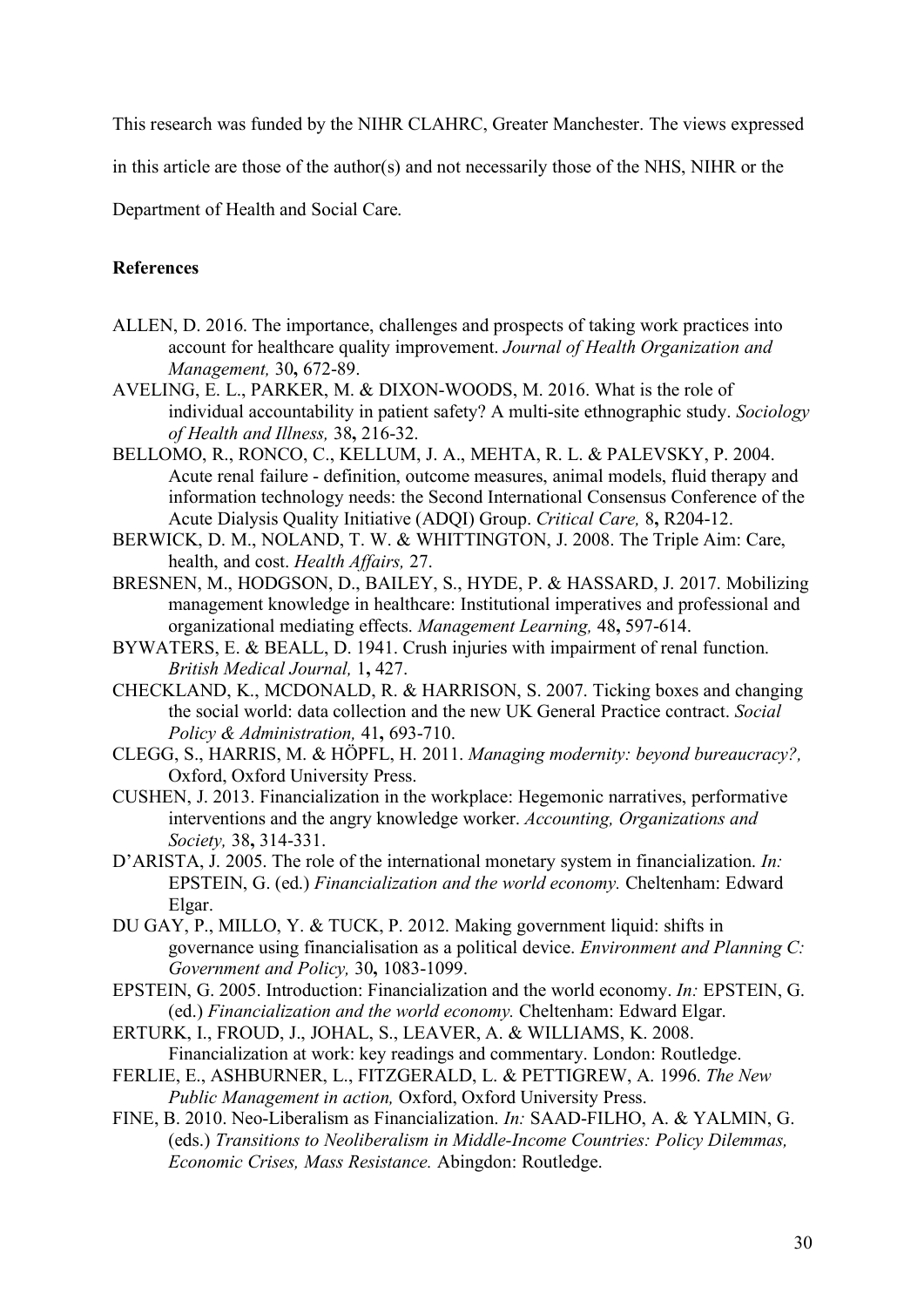- FINE, B. 2012. Financialization and social policy. *In:* UTTING, P., RAZAVI, S. & BUCHHOLZ, R. V. (eds.) *The Global Crisis and Transformative Social Change.* Springer.
- FIORE-SILFVAST, B. 2014. *The frictions and flows of data-intensive transformations: A comparative study of discourses, practices, and structures of digital health in the US and India.* PhD, University of Washington.
- FROUD, J., JOHAL, S., LEAVER, A., PHILLIPS, R. & WILLIAMS, K. 2009. Stressed by choice: a business model analysis of the BBC. *British Journal of Management,* 20**,** 252-264.
- FROUD, J., JOHAL, S., LEAVER, A. & WILLIAMS, K. 2006. *Financialization and strategy: narrative and numbers*, Routledge.
- FROUD, J., LEAVER, A. & WILLIAMS, K. 2007. New Actors in a Financialised Economy and the Remaking of Capitalism. *New Political Economy,* 12**,** 339-347.
- FROUD, J. & WILLIAMS, K. 2007. Private Equity and the Culture of Value Extraction. Centre for Reseach on Socio-Cultural Change, CRESC Working Paper, no 31: University of Manchester.
- GAMBLE, A. 2009. British politics and the financial crisis. *British Politics,* 4**,** 450-462.
- GUILLÉN, M. F. & SUÁREZ, S. L. 2010. The global crisis of 2007–2009: Markets, politics, and organizations. *Research in the Sociology of Organizations,* 30**,** 257-279.
- HACKING, I. 1990. *The taming of chance,* Cambridge, Cambridge University Press.
- HAIVEN, M. 2014. *Cultures of financialization: ficititious capital in popular culture and everyday life,* Basingstoke, Palgrave Macmillan.
- HARRISON, S. 2009. Co-Optation, commodification and the medical model: Governing UK medicine since 1991. *Public Administration,* 87**,** 184-197.
- HENDRY, J., SANDERSON, P., BARKER, R. & ROBERTS, J. 2006. Owners or traders? Conceptualizations of institutional investors and their relationship with corporate managers. *Human Relations,* 59**,** 1101-1132.
- HOGGETT, P. 1996. New modes of control in the public service. *Public Administration,* 74**,** 9-32.
- HOOD, C. 1991. A public management for all seasons? *Public Administration,* 69**,** 3-19.
- INSTITUTE OF HEALTHCARE IMPROVEMENT 2003. The Breakthrough Sereies: IHI's Collaborative Model for Achieving Breakthrough Improvement. Boston: Institute of Healthcare Improvement.
- KDIGO 2012. Clinical Practice Guideline for Acute Kidney Injury. Kidney Disease Improving Global Outcomes.
- KERR, M., BEDFORD, M., MATTHEWS, B. & O'DONOGHUE, D. 2014. The economic impact of acute kidney injury in England. *Nephrology Dialysis Transplant,* 29**,** 1362- 8.
- KRIPPNER, G. 2005. The Financialization of the American Economy. *Socio-Economic Review,* 3**,** 173-208.
- KRIPPNER, G. 2012. *Capitalizing on crisis: the political origins of the rise of finance,* Harvard, MA, Harvard University Press.
- LANGLEY, P. 2004. In the eye of the 'perfect storm': the final salary pensions crisis and financialisation of Anglo!American capitalism. *New Political Economy,* 9**,** 539-558.
- LAZONICK, W. & O'SULLIVAN, M. 2000. Maximizing Shareholder Value: A New Ideology of Corporate Governance. *Economy and Society,* 29**,** 13-35.
- MAZMANIAN, M. & BECKMAN, C. M. 2018. "Making" Your Numbers: Engendering Organizational Control Through a Ritual of Quantification. *Organization Science,* 29**,** 357-379.
- MOL, A. 2008. *The logic of care: Health and the problem of patient choice*, Routledge.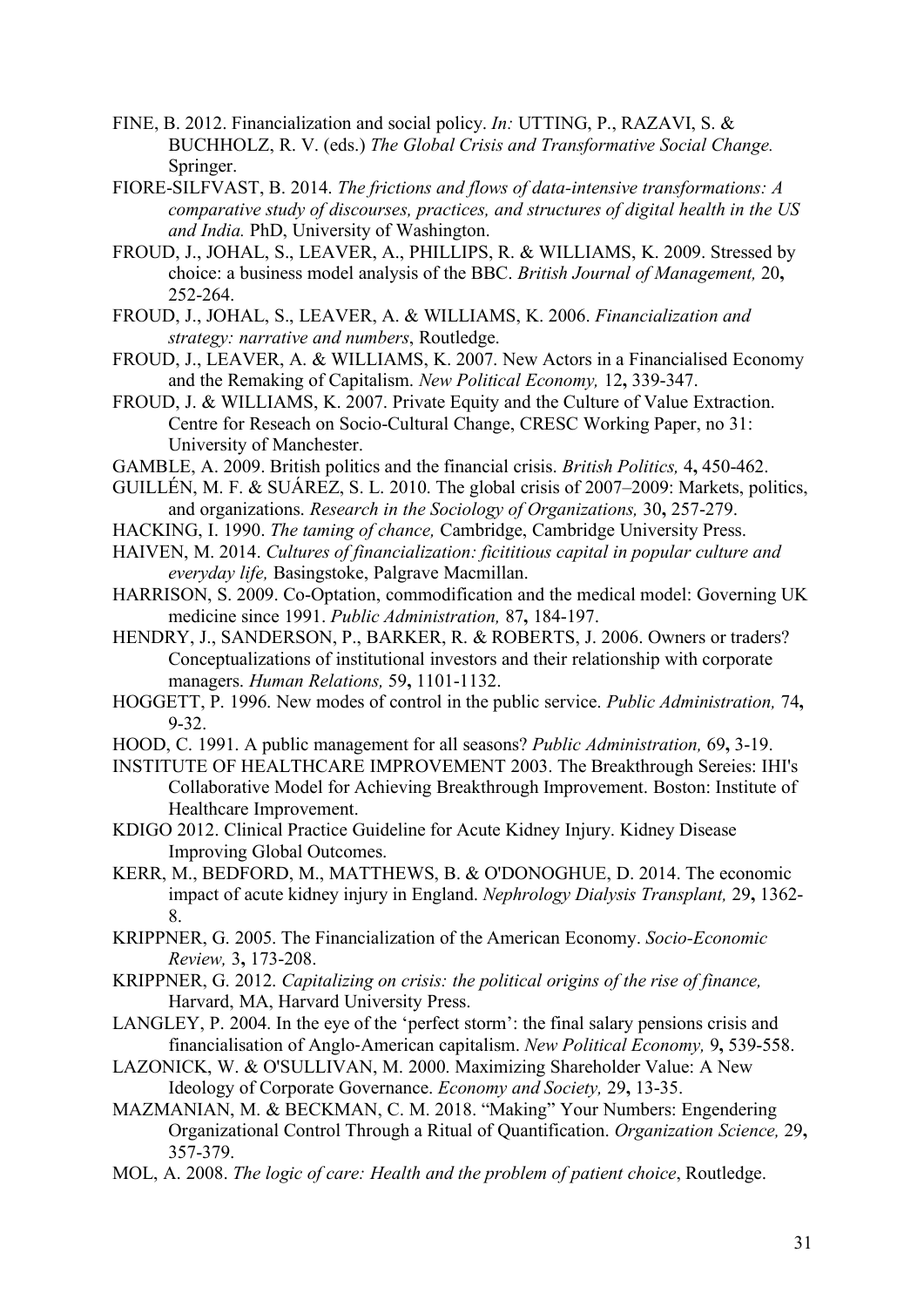MOREIRA, T. 2013. *The transformation of contemporary health care: the market, the laboratory, and the forum,* Abingdon, Routledge.

- MOSER, I. & LAW, J. 2006. Fluids or flows? Information and qualculation in medical practice. *Information Technology & People,* 19**,** 55-73.
- NCEPOD 2009. Adding insult to injury: A review of the care of patients who died in hospital with a primary diagnosis of Acute Kidney Injury (acute Renal Failure): a report by the National Confidential Enquiry Into Patient Outcome and Death. National Confidential Enquiry Into Patient Outcome and Death.
- NHS ENGLAND 2014. Patient safety alert. Stage three: Directive. Standardising the early identification of Acute Kidney Injury. NHS England.
- NHS ENGLAND 2015. Commissioning for Quality and Innovation (CQUIN) Guidance for 2015/16. NHS England.
- NICE 2013. Acute kidney injury: prevention, detection and management. National Insitite for Health and Clinical Excellence.
- NOORDEGRAAF, M. 2011. Risky business: How professionals and professional fields (must) deal with organizational issues. *Organization Studies,* 32**,** 1349-1371.
- NORMAN, A. H., RUSSELL, A. J. & MERLI, C. 2016. The Quality and Outcomes Framework: Body commodification in UK general practice. *Social Science & Medicine,* 170**,** 77-86.
- PEERALLY, M., CARR, S., WARING, J. & DIXON-WOODS, M. 2017. The problem with root cause analysis. *BMJ Quality & Safety,* 26**,** 417-422.
- PERROW, C. 2010. The meltdown was not an accident. *Research in the Sociology of Organizations,* 30**,** 309-330.
- PERRY, J. & NÖLKE, A. 2006. The political economy of International Accounting Standards. *Review of International Political Economy,* 13**,** 559-586.
- POLLITT, C., HARRISON, S., HUNTER, D. J. & MARNOCH, G. 1991. General management in the NHS: the initial impact 1983-88. *Public Administration,* 69**,** 61- 83.
- ROSE, N. S. 1999. *Powers of Freedom: Reframing political thought,* Cambridge, United Kingdom ; New York, NY, Cambridge University Press.
- ROSSMAN, P. & GREENFIELD, G. 2006. Financialization: New routes to profit, new challenges for trade unions. *Labour Education, The Quarterly Review of the ILO Bureau for Workers' Activities,* 1**,** 55-62.
- STIGLITZ, J. E. 2010. Contagion, liberalization, and the optimal structure of globalization. *Journal of Globalization and Development,* 1.
- TESCHAN, P. E., POST, R. S., SMITH, L. H., ABERNATHY, R. S., DAVIS, J. H., GRAY, D. M., HOWARD, J. M., JOHNSON, K. E., KLOPP, E. & MUNDY, R. L. 1955. Post-traumatic renal insufficiency in military casualties: I. Clinical characteristics. *The American Journal of Medicine,* 18**,** 172-186.
- VURAL, E. I. 2017. Financialisation in health care: An analysis of private equity fund investments in Turkey. *Social Science & Medicine,* 187**,** 276-286.
- WARING, J. 2007. Adaptive regulation or governmentality: patient safety and the changing regulation of medicine. *Sociology of Health and Illness,* 29**,** 163-79.
- WARING, J. 2009. Constructing and re-constructing narratives of patient safety. *Social Science & Medicine,* 69**,** 1722-31.
- WARING, J. 2013. What safety-II might learn from the socio-cultural critique of safety-I. *In:* WEARS, R. L., HOLLNAGEL, E. & BRAITHWAITE, J. (eds.) *Resilient health care.* Farnham: Ashgate.